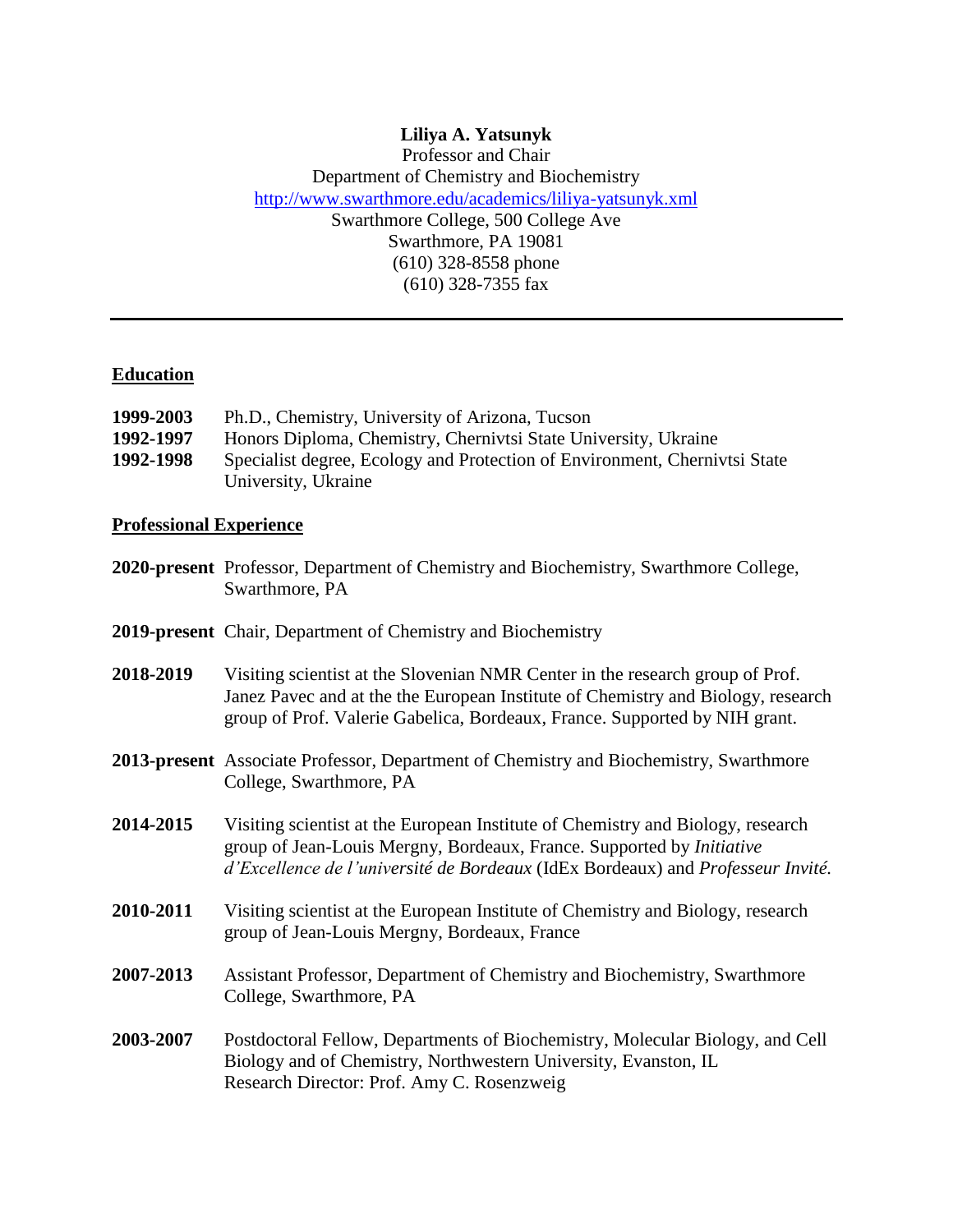Research topics: Biochemical and biophysical studies of N-terminus of the Wilson Disease protein and its chaperone; Crystallographic and biochemical studies of periplasmic zinc binding protein, ZnuA; Crystallographic studies of ZnD-dme substituted myoglobin

**1999-2003** Graduate Research Assistant, Chemistry Department, University of Arizona, Tucson, AZ Research Director: Prof. F. Ann Walker Dissertation Title: Synthesis, Structure, and Magnetic Spectroscopies (NMR, EPR and Mössbauer) of Non-Planar Hemes as Models of the Cytochrome *b* Heme **Centers** 

- **2000-2002** Research Assistant, NMR Facility, Chemistry Department, University of Arizona Maintenance of five Bruker and Varian NMR spectrometers (200-600 MHz); UNIX administration; user training and support
- **1996-1999** Undergraduate Research Assistant, Chemistry Department, Chernivtsi State University, Ukraine. Research Director: Prof. Oleg E. Panchuk Thesis Title: Group IV dopant effect in CdTe semiconductors

## **Professional Affiliations and Activities**

- □ Member of American Chemical Society, Sigma Xi, Society of Porphyrins and Phthalocyanines (spp02175), and Society of Biological Inorganic Chemistry
- □ Frequent reviewer for more than 25 scientific journals, e.g. Nucleic Acids Research, Biochimie, Biochemistry, Chemical Communications, Journal of the American Chemical Society, Journal of Physical Chemistry, Inorganic Chemistry, PlosOne, Scientific Reports.
- $\Box$  Reviewer of grant proposals for the following programs:
	- ad hoc reviewer for NIH Biological Chemistry and Macromolecular Biophysics Integrated Review Group Macromolecular Structure and Function B Study Section (MSFB October 2020);
	- NSF Virtual Nucleic Acids Panel spring 2021
	- NSF-CLP;
	- NSF MRI panel (2011, 2016, and 2018);
	- ACS Petroleum Research Fund;
	- o Research Corporation;
	- internal reviews for NIST
- Presented workshop for "Expanding your Horizons" and "Catalyst" programs at Swarthmore College designed to encourage middle school girls to consider careers in the sciences. (March 2010, March 2012)

## **Swarthmore College Service**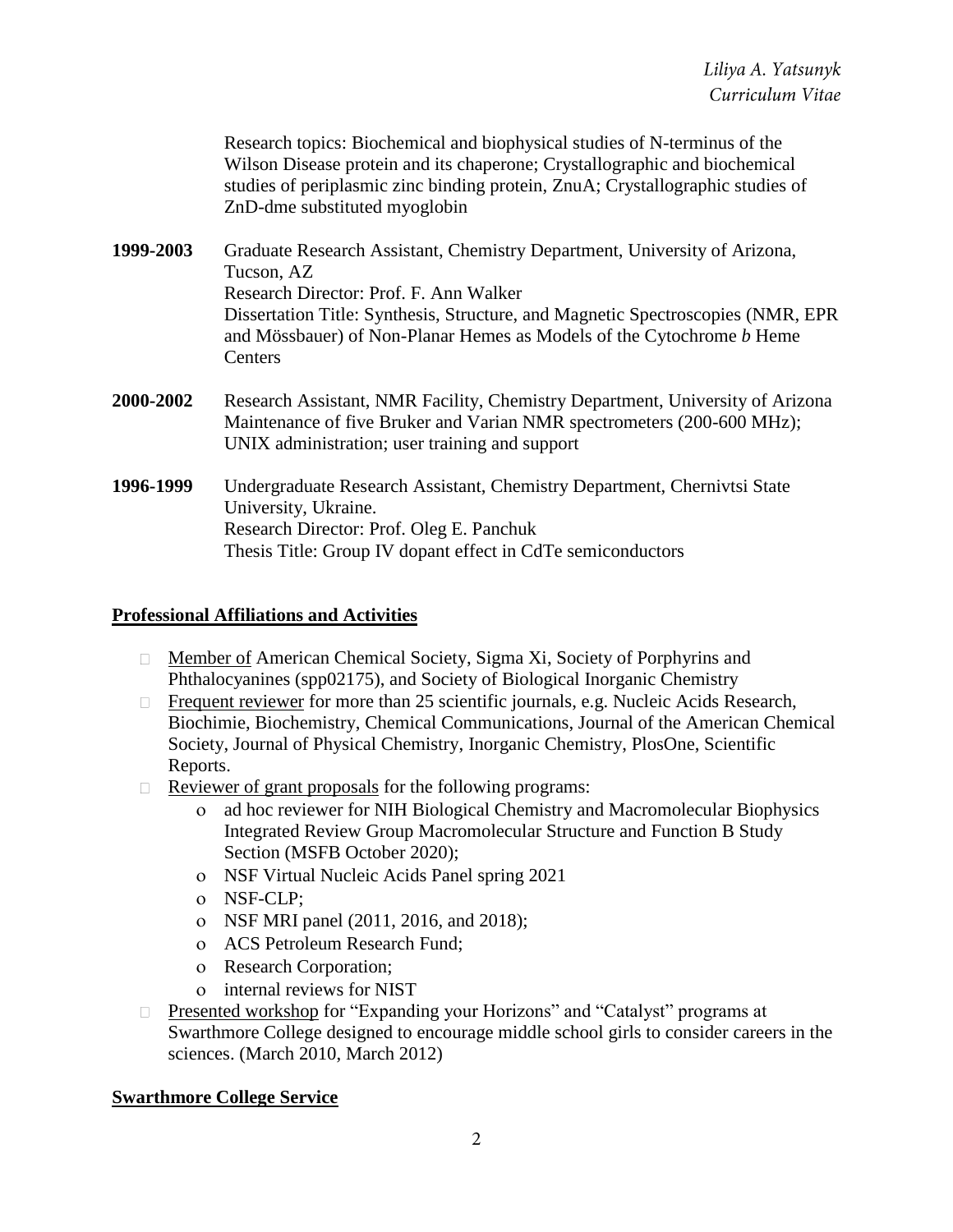- Department head (2019-current)
- Member, Middle States Working Group: Support of the Student Experiences, Swarthmore College, 2017-2018
- □ Sigma Xi president 2017-2018
- □ Faculty Athletic Representative (FAR) 2015-2017
- Athletic Advisor to the Volleyball team 2008-present
- Research Ethics/IRB Committee 2011-2014
- Ad Hoc Committee on Foreign Language Acquisition 2012-2014
- □ Committee on Fellowships and Prizes 2008-2010

## **Teaching Experience prior to Swarthmore**

| 2006, 2005  | Lecturer, Biological Science 110-2, Summer School, Northwestern University                                                                                                                   |
|-------------|----------------------------------------------------------------------------------------------------------------------------------------------------------------------------------------------|
|             | <b>2005 Spring</b> Lab lecturer and coordinator, General Chemistry Laboratory course, School of<br>Continuing Studies, Northwestern University                                               |
| 2003 Spring | Teaching Assistant, Structural Chemistry (single crystal and powder X-ray<br>diffraction), Chemistry Department, University of Arizona                                                       |
| 2000-2002   | Teaching Assistant, Practical NMR spectroscopy Lecture/Lab, Chemistry<br>Department, University of Arizona; Led workshops in NMR spectroscopy for the<br>NMR Facility, University of Arizona |
| 1999-2000   | Teaching Assistant, Organic Chemistry I and II, Chemistry Department,<br>University of Arizona                                                                                               |
| 1998-1999   | Teaching Assistant, Inorganic Chemistry, Chemistry Department, Chernivtsi State<br>University                                                                                                |
| 1996-1999   | Chemistry High school teacher, Korovia High School, Korovia, Chernivtsi region,<br>Ukraine                                                                                                   |

**Research Students Supervised at Swarthmore** (\*students who started working in the lab during or right after their freshman year; **bolded** – students who completed theses)

| Student name                       | <b>Career Path</b>               |
|------------------------------------|----------------------------------|
| 1. Erin Chen <sup>23*</sup>        | Current Swarthmore undergraduate |
| 2. Tamanaa Atrafi $23$             | Current Swarthmore undergraduate |
| 3. Ming Ye $23$                    | Current Swarthmore undergraduate |
| $\parallel$ 4. Zahara Martinez `23 | Current Swarthmore undergraduate |
| $\parallel$ 5. Sara Yun `23        | Current Swarthmore undergraduate |
| 6. Kevin Li $22$                   | Current Swarthmore undergraduate |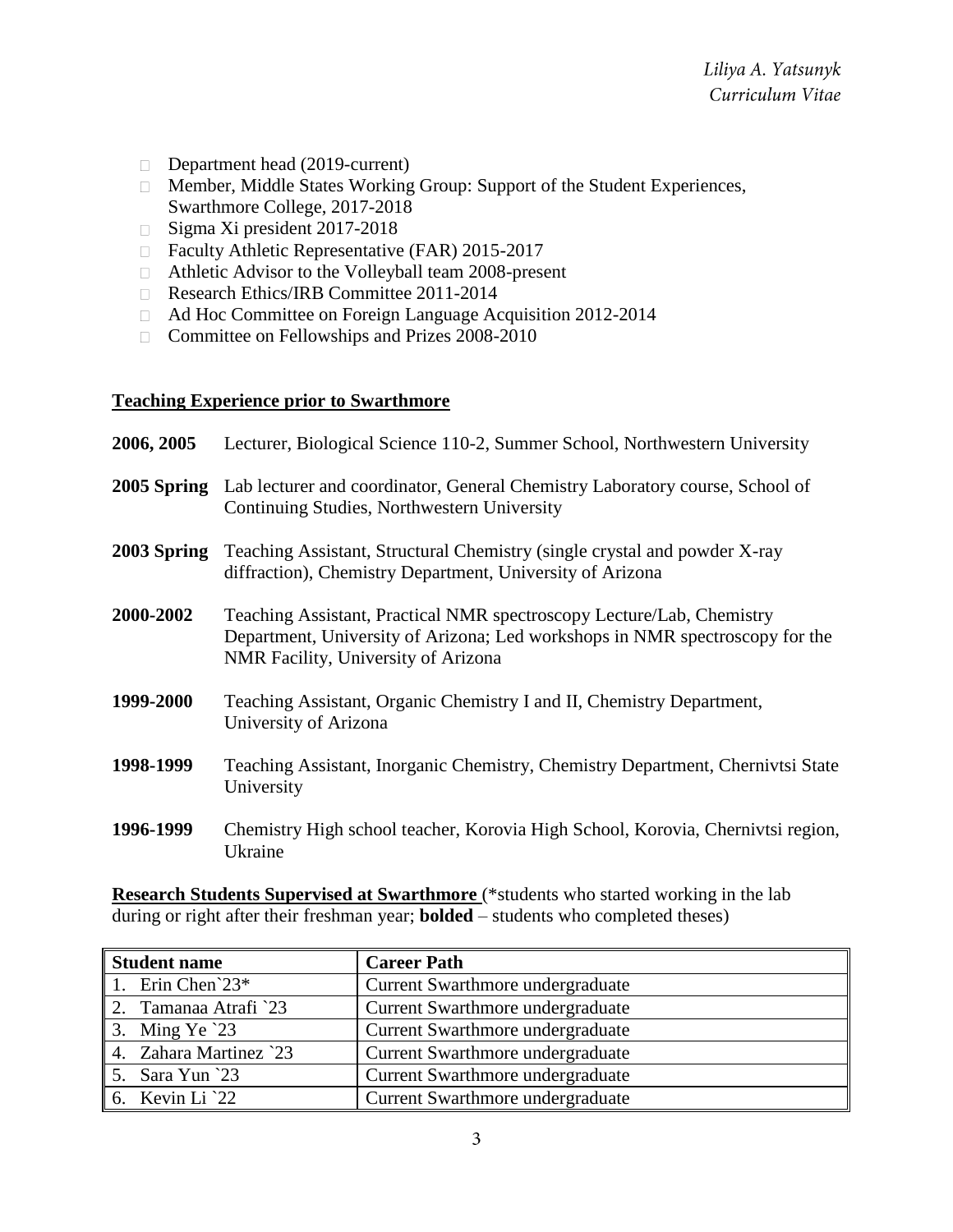| 7. Charlotte Pohl `22        | Current Swarthmore undergraduate                                                 |
|------------------------------|----------------------------------------------------------------------------------|
| 8. Elizabeth Gallagher `22   | Current Swarthmore undergraduate                                                 |
| 9. Joanne Miao`22*           | Current Swarthmore undergraduate; summer '19                                     |
| 10. Dana Beseiso'21          | PhD program, University of Michigan (2021-current)                               |
| 11. Hyun Kyung Lee `21*      | Postbac at NIH, Frederic (2021-current)                                          |
| 12. Ariana Yett `21*         | Food and Beverage Analyst at Chipotle (2021-current)                             |
| 13. Jack Rubien `20          | Research assistant, Jim Shorter's lab, University of                             |
|                              | Pennsylvania (2020-21)                                                           |
| 14. Yanti Manurung `20       | Research assistant, Awatramani's lab at Northwestern                             |
|                              | University                                                                       |
| 15. Linda (Yingqi) Lin $20*$ | Research assistant, Daniel Bauer's lab at Boston Children's                      |
|                              | Hospital                                                                         |
| 16. Allan Gao `19            | MD program, University of Minnesota (2021-2025)                                  |
|                              | Research assistant, Jim Shorter's lab, University of                             |
|                              | Pennsylvania                                                                     |
| 17. Letitia (Ying) Ho `19    | Research Assistant, Daniel Bauer, Boston Children's Hospital.                    |
| 18. Deondre Jordan `19*      | Middle school science teacher 21/22 academic year                                |
|                              | Research Assistant, Jay Schneekloth lab, NIH 2019-21                             |
| 19. Sayed Malawi `18         | Data Scientist at Consumer Edge Insight                                          |
| 20. Amber Sheth `18          | MD program, University of Wisconsin-Madison School of                            |
|                              | Medicine and Public Health                                                       |
| 21. Barrett Powel `18        | PhD program, MIT (2018-current)                                                  |
| 22. Alice Liu `18            | MD program, University of Michigan (2020-present)                                |
|                              | Public health research at Johns Hopkins Wilmer Eye Institute                     |
|                              | in the lab of Dr. Megan Collins                                                  |
| 23. Irene Xiang `18          | Investment Banking Analyst at Keefe, Bruyette & Woods bank                       |
| 24. Delfin G. Buyco `17      | PhD program, Northwestern (Interdisciplinary Biological                          |
|                              | Sciences program 2021-current)<br>Research Assistant, University of Pennsylvania |
| 25. Joo Hyun Lee `17         | Dentistry program, NYU (2018-current); (Past) Research                           |
|                              | Assistant at UCSF School of Dentistry                                            |
| 26. Jessica Chen `17*        | Dentistry program at Pennsylvania Dental Medicine (2018-                         |
|                              | current); (Past) Research Specialist in Prof. Maday lab in                       |
|                              | Perelman school of medicine, University of Pennsylvania                          |
| 27. Kara Bledsoe `16         | Masters in Library and Information Science with a special                        |
|                              | certificate in digital archives at the Pratt Institute, New York                 |
| 28. Mary Kuchenbrod `16      | Consultant at Arcadia Healthcare Solutions with plans to                         |
|                              | pursue MBA                                                                       |
| 29. Thomas L. Ruan `16       | PhD program Physiology, Biophysics and Systems Biology                           |
|                              | (PBSB) program at Weill Cornell (start Fall 2019).                               |
|                              | (past): Technician in the laboratory of R. Sampogna at                           |
|                              | Columbia University Department of Medicine, Nephrology                           |
| 30. Joshua Turek-Herman `16* | PhD program, Princeton University; (past) Postbac Cancer                         |
|                              | Research Training Award at the NCI-Frederick in Dr. Mikhail                      |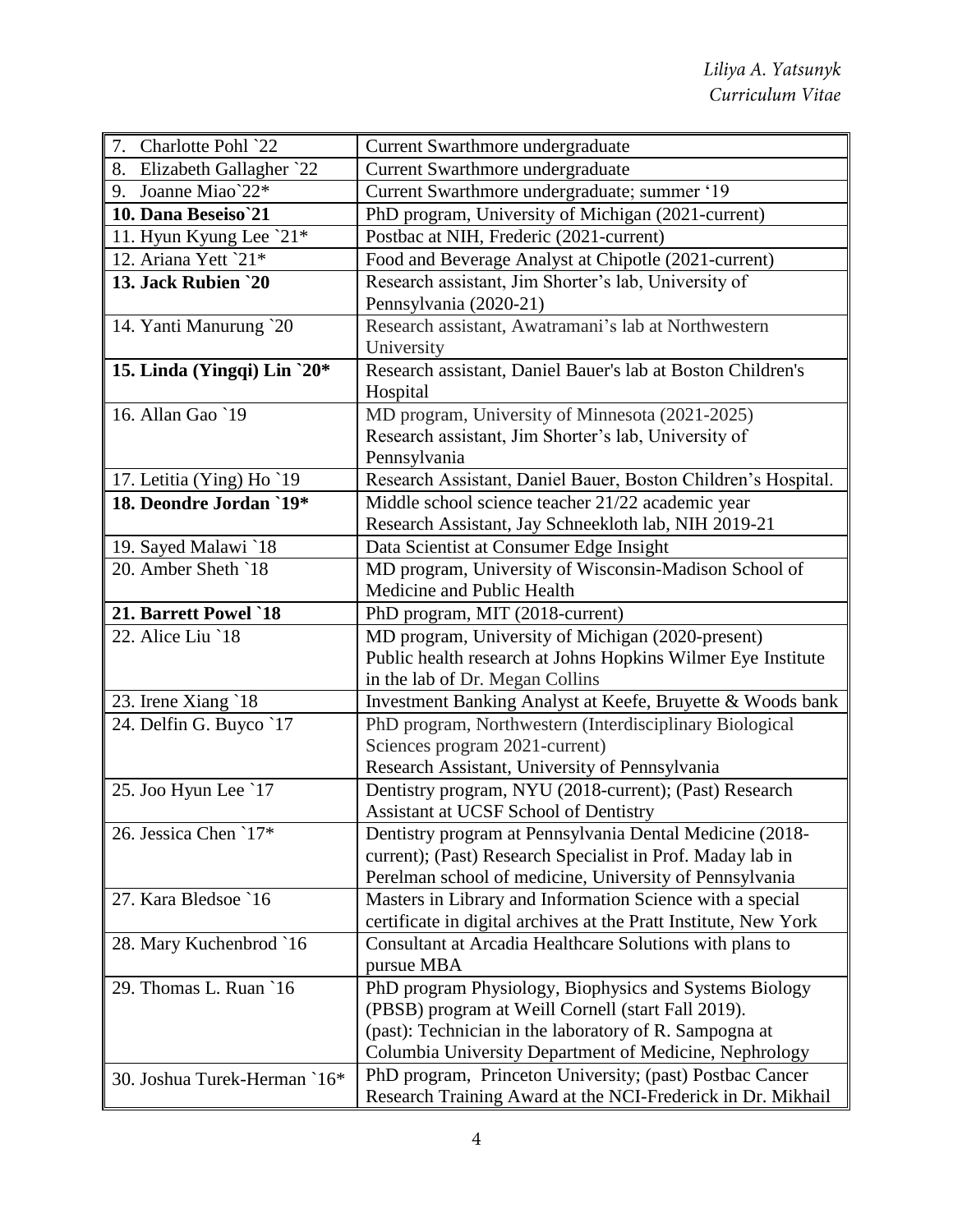|                              | Kashlev's lab                                                  |
|------------------------------|----------------------------------------------------------------|
| 31. Katherine Bredder `15    | At Morningstar - an index fund ratings company in Chicago;     |
|                              | tech development program                                       |
| 32. Cole Harbeck `15*        | Works for software company, Metarhythm                         |
| 33. Supriya Davis `15        | MD program, Duke University; Fulbright scholarship 2015-16,    |
|                              | New Delhi, India                                               |
| 34. Navin C. Sabharwal `14   | MD program, Cleveland Clinic Lerner College of Medicine        |
| 35. Michelle N. Ferreira `14 | MD program, Yale School of Medicine (ASC-SURF)                 |
| 36. Steven Barrett `13*      | PhD program, Stanford University, Biochemistry (NSF            |
|                              | Graduate Fellowship)                                           |
| 37. Vienna Tran `13          | MD program, University of Rochester                            |
| 38. Karan Ahluwalia `13      | MD program, UNC Chapel Hill                                    |
| 39. Rowen Jin `12            | MD program, UCSF                                               |
| 40. Jack Nicoludis `12*      | PhD program, Harvard University, Chemistry and Chemical        |
|                              | Biology (Goldwater scholarship, NSF and NDSE Graduate          |
|                              | Fellowships); completed                                        |
| 41. Erica Evans `11          | Science of Nursing program, Salisbury University               |
| 42. Amlan Bhattacharjee `11* | MD program, SUNY Downstate Medical Center                      |
| 43. David Kornfilt `09       | PhD program, Chemistry, University of Illinois (ASC-SURF);     |
|                              | currently, post doctoral fellow at Princeton in Prof. McMillin |
|                              | lab                                                            |
| 44. Scott Taylor `09         | Analyst at Amazon Fulfilment                                   |
| 45. David Marquardt `08      | Analytical Developer at Biogen Idec                            |

# **Swarthmore Courses Taught** *(in parenthesis - number of students in the course)*

| Semester         | Assignment #1  | Assignment #2  | Assignment #3  | Research         |
|------------------|----------------|----------------|----------------|------------------|
|                  |                |                |                | students advised |
| <b>Fall 2007</b> | Chem $10H(20)$ |                |                |                  |
| Spring 2008      | Chem $46(7)$   | Chem $46L(8)$  |                | Chem $094(2)$    |
| <b>Fall 2008</b> | Chem 10H (25)  | Chem $10L(23)$ | Chem $10L(21)$ | Chem $180(1)$    |
|                  |                |                |                | Chem $094(1)$    |
| Spring 2009      | Chem $46(11)$  | Chem $46L(11)$ | Chem 38L (12)  | Chem $180(1)$    |
| <b>Fall 2009</b> | Chem 10H (34)  | Chem $32L(9)$  | Chem $32L(10)$ | Chem $094(1)$    |
| Spring 2010      | Chem $46(10)$  | Chem $46L(10)$ |                | Chem $094(2)$    |
| <b>Fall 2010</b> | On sabbatical  |                |                | Chem $094(1)$    |
| Spring 2011      |                |                |                |                  |
| <b>Fall 2011</b> | Chem 10H (17)  | Chem 10H FYS   | Chem $10L(14)$ | Chem $180(1)$    |
|                  |                | (8)            |                |                  |
| Spring 2012      | Chem $46(10)$  | Chem $106(6)$  | Chem $46L(4)$  | Chem $094(3)$    |
|                  |                |                |                | Chem $180(1)$    |
|                  |                |                |                | Volunteer $(1)$  |
| <b>Fall 2012</b> | Chem $10H(31)$ | Chem $10L(22)$ |                | Chem $094(2)$    |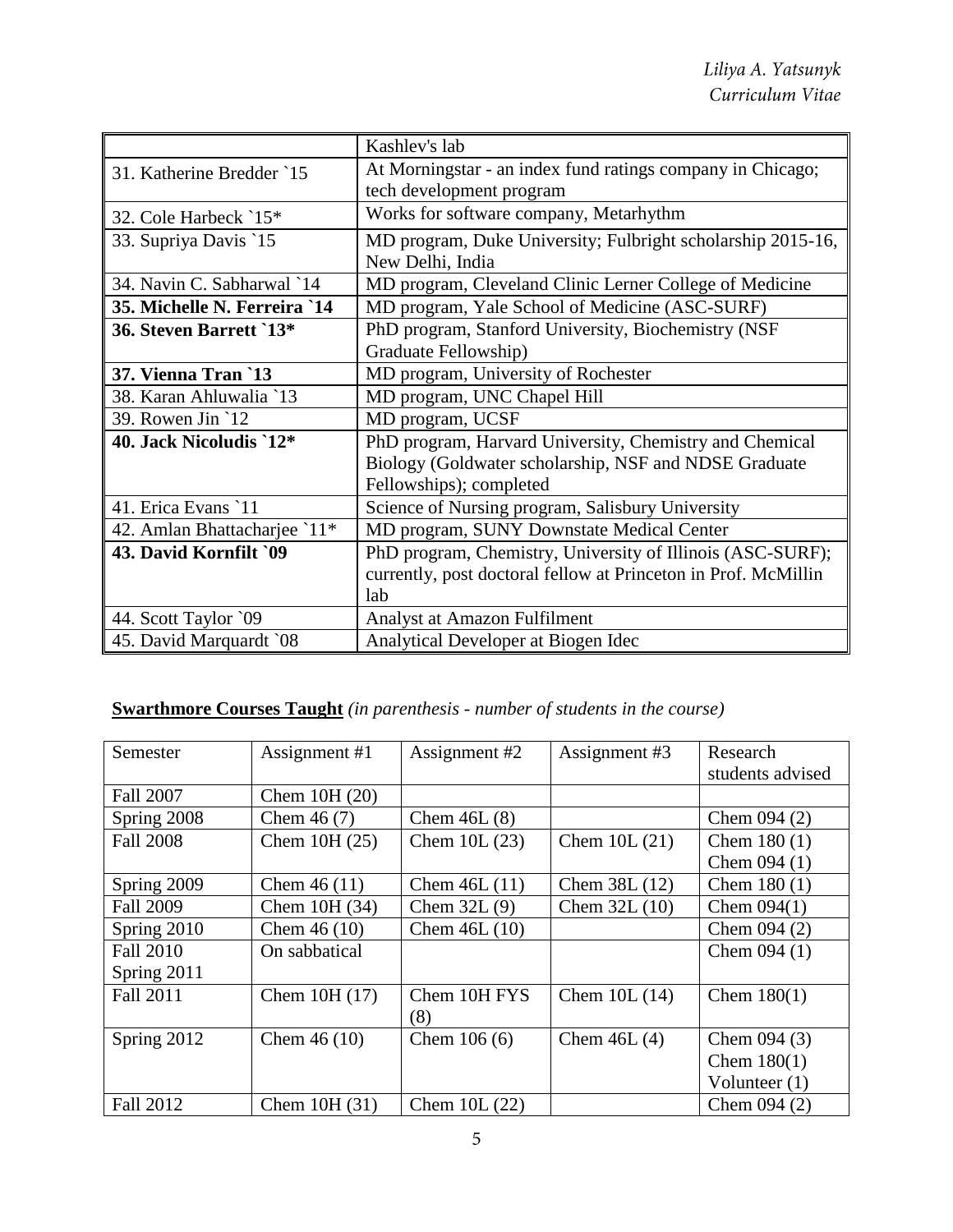|                  |               |                |                | Chem $180(2)$   |
|------------------|---------------|----------------|----------------|-----------------|
|                  |               |                |                | Volunteer (1)   |
| Spring 2013      | Chem $46(18)$ | Chem 46L (10)  | Chem $46L(8)$  | Chem $094(3)$   |
|                  |               |                |                | Chem 180 (2)    |
|                  |               |                |                | Volunteer (1)   |
| Fall 2013        | Chem 10H (36) | Chem $106(5)$  | Chem 10L (22)  | Chem $180(1)$   |
|                  |               |                |                | Chem $096(1)$   |
|                  |               |                |                | Chem $094(2)$   |
|                  |               |                |                | Volunteer $(1)$ |
| Spring 2014      | Chem $56(15)$ | Chem $57(4)$   | Chem $57(4)$   | Chem $180(1)$   |
|                  |               |                |                | Chem $096(1)$   |
|                  |               |                |                | Chem 094 (2)    |
|                  |               |                |                | Volunteer (2)   |
| Fall 2014        | On sabbatical |                |                |                 |
| Spring 2015      |               |                |                |                 |
| Fall 2015        | Chem $56(15)$ | Chem $10L(22)$ | Chem $10L(22)$ | Chem $094(1)$   |
|                  |               |                |                | Volunteer $(1)$ |
| Spring 2016      | Chem 57 (10)  | Chem 57 (10)   |                | Chem $094(5)$   |
|                  |               |                |                | Volunteer (1)   |
| <b>Fall 2016</b> | Chem 56 (20)  | Chem $10L(14)$ | Chem 10L (20)  | Chem $094(5)$   |
| Spring 2017      | Chem 57 (16)  | Chem 57 (16)   |                | Chem $094(5)$   |
|                  |               |                |                | Volunteer $(1)$ |
| Fall 2017        | Chem 10H (20) | Chem 112 (7)   |                | Chem $094(2)$   |
|                  |               |                |                | Chem $180(1)$   |
|                  |               |                |                | Volunteer (2)   |
| Spring 2018      | Chem 38L (10) | Chem 22L (10)  | Chem 22L (14)  | Chem $094(3)$   |
|                  |               |                | Chem $93(3)$   | Chem $180(1)$   |
|                  |               |                |                |                 |
| <b>Fall 2018</b> | On sabbatical |                |                | Chem $096(1)$   |
|                  |               |                |                | Chem $094(1)$   |
|                  |               |                |                | Volunteer $(1)$ |
| Spring 2019      | On sabbatical |                |                | Chem $096(1)$   |
|                  |               |                |                | Chem $094(1)$   |
| Fall 2019        | Chem $56(10)$ |                |                | Chem $180(1)$   |
|                  |               |                |                | Volunteer $(1)$ |
| Spring 2020      | Chem 38L (12) | Chem $66(10)$  | Chem $93(1)$   | Chem $094(3)$   |
|                  |               |                |                | Chem $180(1)$   |
| <b>Fall 2020</b> | Chem $56(9)$  | Chem 10 (18)   |                | Chem $096(1)$   |
|                  |               |                |                | Volunteer (3)   |
| Spring 2021      | Chem $66(5)$  | Chem 38L (11)  |                | Chem $094(3)$   |
|                  |               |                |                | Chem $180(1)$   |
| <b>Fall 2021</b> | Chem $56(7)$  |                |                | Chem $094(4)$   |
|                  |               |                |                | Volunteer $(2)$ |

Course Titles: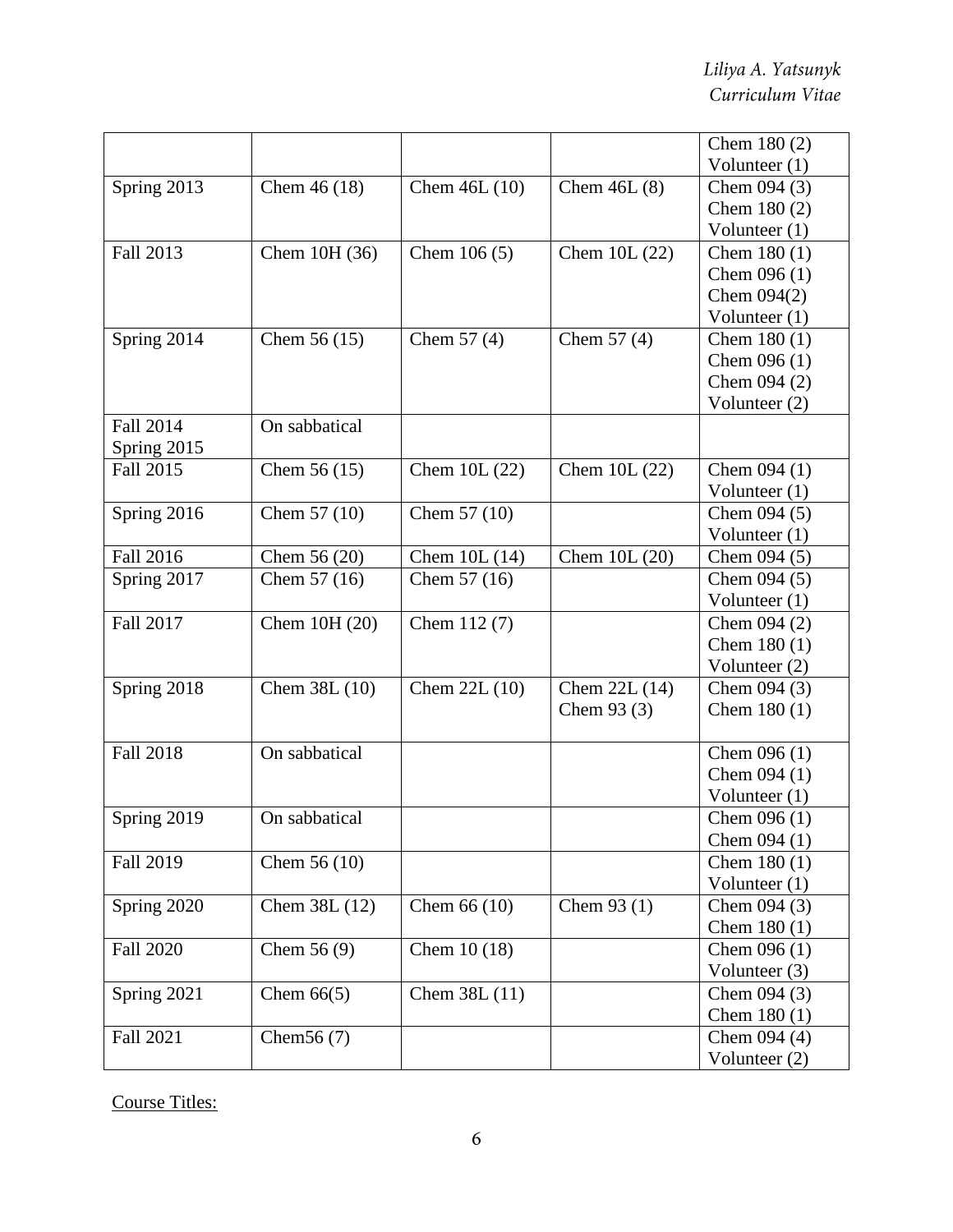| Chemistry 10H: | <b>Honors General Chemistry</b>                                 |
|----------------|-----------------------------------------------------------------|
|                | Chemistry 10H FYS: Honors General Chemistry First year seminar  |
| Chemistry 10L: | General Chemistry, laboratory                                   |
| Chemistry 22L: | Organic Chemistry I, laboratory                                 |
| Chemistry 32L: | Organic Chemistry II, laboratory                                |
| Chemistry 38L: | Biochemistry, laboratory                                        |
| Chemistry 046: | <b>Inorganic Chemistry</b>                                      |
| Chemistry 46L: | Inorganic Chemistry, laboratory                                 |
| Chemistry 056: | Inorganic Chemistry, same as Chemistry 046                      |
| Chemistry 057: | Advanced Integrated Experimental Chemistry (writing course)     |
| Chemistry 066: | Advanced Experimental Chemistry: Inorganic                      |
| Chemistry 093: | Directed Reading                                                |
| Chemistry 094: | Research project, typically 0.5 credit                          |
| Chemistry 096: | Research thesis, 1 credit                                       |
| Chemistry 106: | Topics in Inorganic Chemistry: Bioinorganic chemistry           |
| Chemistry 112: | Topics in Inorganic Chemistry: Supramolecular chemistry and DNA |
|                | nanotechnology                                                  |
| Chemistry 180: | Honors research thesis, 1 credit                                |

#### **External Grant Proposals and Awards**

## **National Institute of Health (1R15CA253134)**

Investigator: Liliya A. Yatsunyk Period: 09/01/2020 – 09/01/2023 (\$431,986) *Deciphering the structure and dynamics of non-canonical DNA implicated in cancer*

 $\Box$  The major goals of this proposal is to 1) To obtain X-ray structures of GQs and of GQ-ligand complexes; 2) To obtain X-ray structures of i-motif and i-motif-ligand complexes: 3) To elucidate the mechanisms of ligand-induced conformational changes in G-rich DNA

#### **National Institute of Health (R01GM135443)**

Investigator: Brett Kaufman; co-investigator Liliya A. Yatsunyk Period:9/01/2019– 8/31/2024 (\$100,000) *Mitochondrial G-quadruplex structures in health and disease*

> $\Box$  The major goal of Dr. Yatsunyk's proposed research is to determine the Gquadruplex forming potential of mitochonidria-derived DNA sequences (mtDNA). Another important goal is to characterize ligand binding properties (e.g. binding constants as well as ligand-induced stability) of the DNA sequences with the highest GQ-forming potential and selected small molecule ligands.

#### **National Institute of Health (1R15CA208676-01A1)**

Investigator: Liliya A. Yatsunyk Period: 06/01/2017 – 06/01/2020 (\$410,501)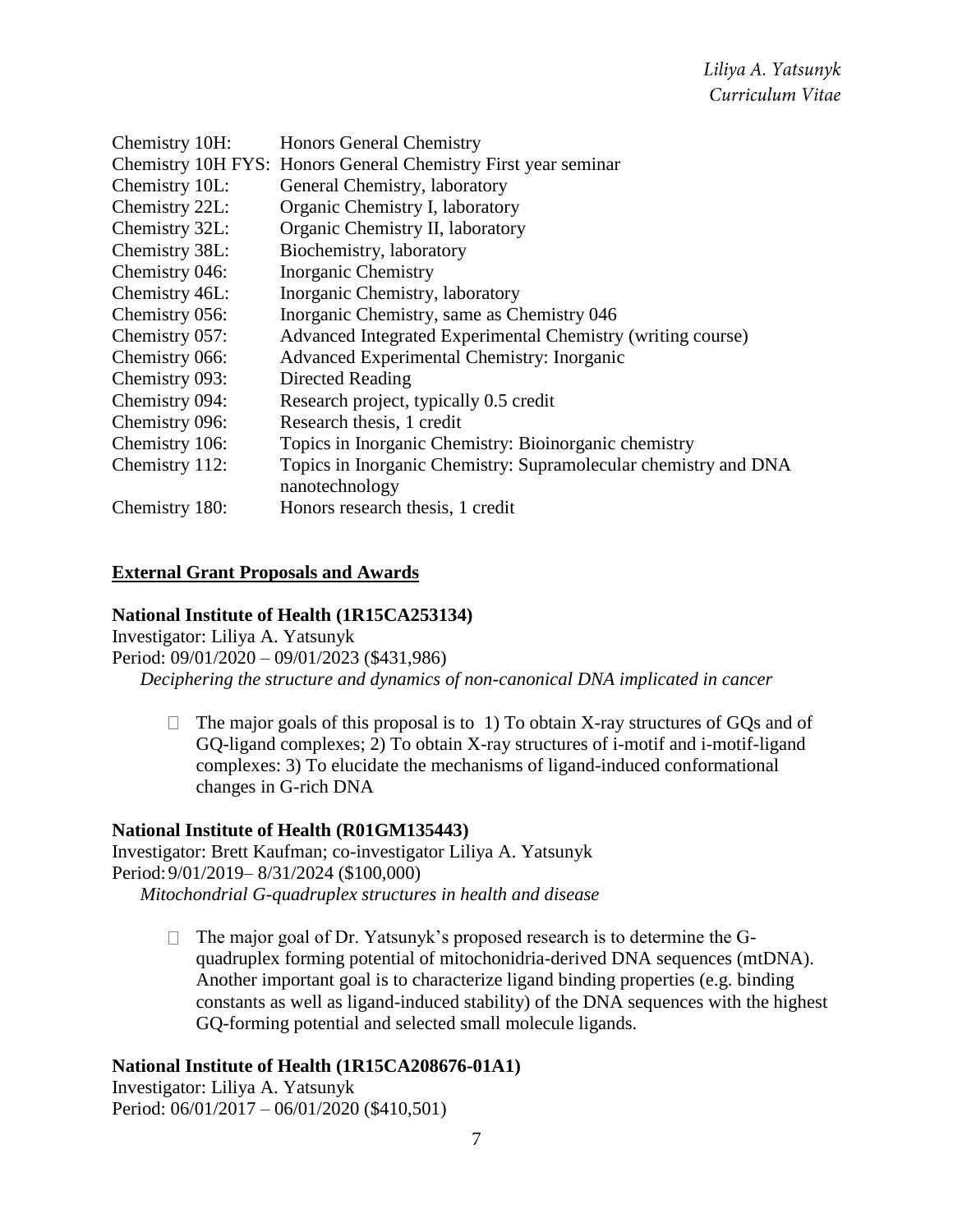*Deciphering the structure and dynamics of quadruplex DNA and DNA-ligand complexes*

 $\Box$  Our major goals are: 1) To obtain X-ray structures of G-quadruplexes (GQs) and of GQ-ligand complexes; 2) To elucidate the mechanisms of ligand-induced conformational changes in G-rich DNA; 3) To synthesize novel GQ ligands with improved binding affinity and selectivity and determine their in vivo effects.

#### **Camille and Henry Dreyfus Teacher-Scholar Award**

Investigator: Liliya A. Yatsunyk Period: 09/01/2016- 08/31/2021 (\$60,000)

*Deciphering the structure and dynamics of quadruplex DNA and DNA-ligand complexes*

 $\Box$  This proposal aims to develop new highly selective anti-cancer therapies. The research explores unusual DNA structures called quadruplexes that are involved in a significant number of cancer-related biological processes. Our work will yield comprehensive structural and mechanistic characterization of quadruplexes and their complexes with ligands.

## **Commonwealth of Pennsylvania, Department of Health CURE grant (S00000775\_PA)**

Investigator: Liliya A. Yatsunyk

Period: 01/01/2015-03/06/2017 (\$11,956)

*Understanding of interactions between porphyrin ligands and G-quadruplex DNA*

 $\Box$  The project will contribute to our fundamental understanding of porphyrin interactions with GQ DNA, shed light on the origin of ligand selectivity for a specific DNA target, and provide guidance in preparation of GQ ligands with desired medicinal properties

#### **Initiative d'Excellence de l'Université de Bordeaux (IdEx Bordeaux)**

Investigator: Liliya A. Yatsunyk and Jean-Louis Mergny Period: 2014-2015 academic year

*Visiting professor Program*

 $\Box$  The funds will pay three months' salary (March-May) during sabbatical visit to IECB, Bordeaux, France for research in Jean-Louis Mergny group.

#### **Université de Bordeaux Professeur invité**

Investigator: Liliya A. Yatsunyk and Jean-Louis Mergny Period: summer/fall 2014 *Visiting professor Program*

 $\Box$  The funds will pay two months' salary (September/October) during sabbatical visit to IECB, Bordeaux, France for research in Jean-Louis Mergny group.

#### **National Science Foundation MRI**

Investigators: Robert S. Paley, Stephen T. Miller, Kathleen P. Howard, and Liliya A. Yatsunyk Period: August 15, 2013 to July 31, 2016 (\$269,990)

*MRI: Acquisition of 400-MHz NMR Spectrometer*

 $\Box$  The funds were be used for purchase of a new Avance III 400 MHz High Performance Digital NMR Spectrometer from Bruker Biospin Corporation to replace an aging and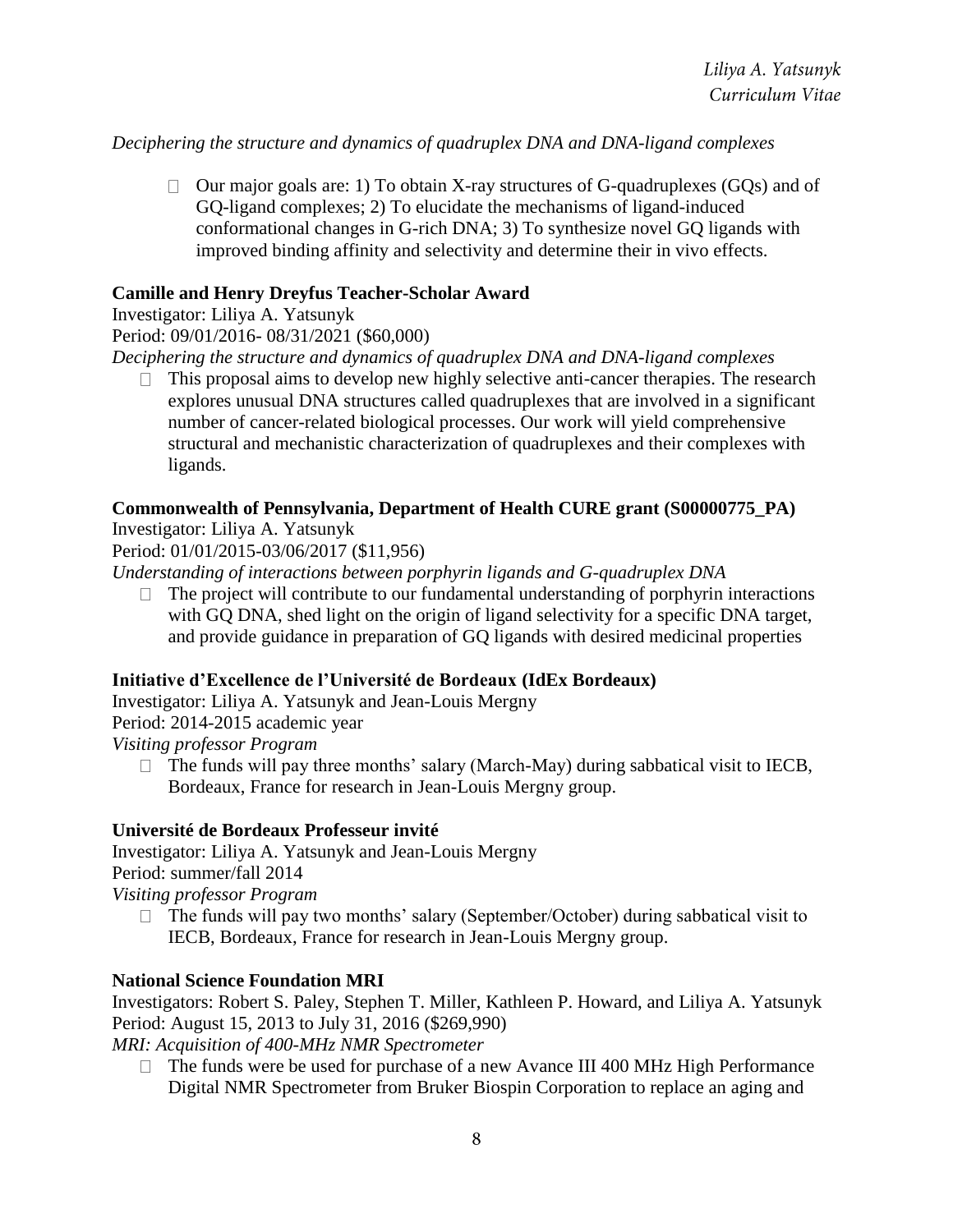outdated 400 MHz spectrometer. The new instrument is housed in the Chemistry and Biochemistry Department at Swarthmore College.

## **Mellon Seed Grant**

Investigators: Sharon Burgmayer, Liliya A. Yatsunyk, Robert Scarrow

Period: 2017-2019 (\$6,000) and 2009-2012 (\$5,300)

*Support for T-BIC, a Scholarly Community of Tri-College Faculty and Students Investigating Bioinorganic Chemistry*

 $\Box$  The funds are used to facilitate joint group meetings (4 per year) and fund outside speaker (1 per year). This setting brings together students and faculty engaged in the research in inorganic field from Swarthmore, Haverford, Bryn Mawr, and Ursinus and allows for fruitful idea exchange and result dissemination.

## **Camille and Henry Dreyfus Foundation Faculty Start-up Award**

Investigator: Liliya A. Yatsunyk

Period: 2007- 2012 (\$30,000)

*Synthesis and Characterization of Novel Cationic Porphyrins: Applications to Cancer Treatment and Chirality Sensing.*

 $\Box$  The goal of this project is to study the G-quadruplex DNA stabilization by interesting porphyrin ligands; to investigate the effect of a central metal substitution on porphyrin-DNA binding interactions; and to modify existing cationic porphyrins via lanthanide addition to improve and extend their chirality sensing of various biological substrates.

## **Research Corporation Cottrell College Science Award**

Investigator: Liliya A. Yatsunyk Period: 2009- 2010 (\$41,380) *Synthesis and G-quadruplex DNA Binding of Novel β-substituted Cationic Porphyrins: Application to Cancer Treatment*

 $\Box$  The goal of this project was to prepare β-substituted porphyrins and study the effect of βsubstituents on porphyrin—G-quadruplex DNA binding modes, affinities and selectivities. As part of this project we synthesized beta-octaethyl derivative of 5,10,15,20-tetra(N-methyl-4-pyridyl)-21*H*,23*H*-porphyrin) and began its characterization. My responsibilities as PI included designing the project, training and overseeing undergraduate students.

## **Pfizer Summer Undergraduate Research Fellowship**

Investigator: Liliya A. Yatsunyk, David Kornfilt

Period: summer 2008 (\$5,000)

*Synthesis and Characterization of Novel Cationic Porphyrins: Application to Cancer Treatment and Chirality Sensing*.

 $\Box$  This is a summer stipend awarded to my research student, David Kornfilt, to conduct synthetic project directed at preparation and characterization of novel water soluble porphyrins with non-planar core.

Investigator: Liliya A. Yatsunyk, Michelle Ferriera Period: summer 2013 (\$5,000)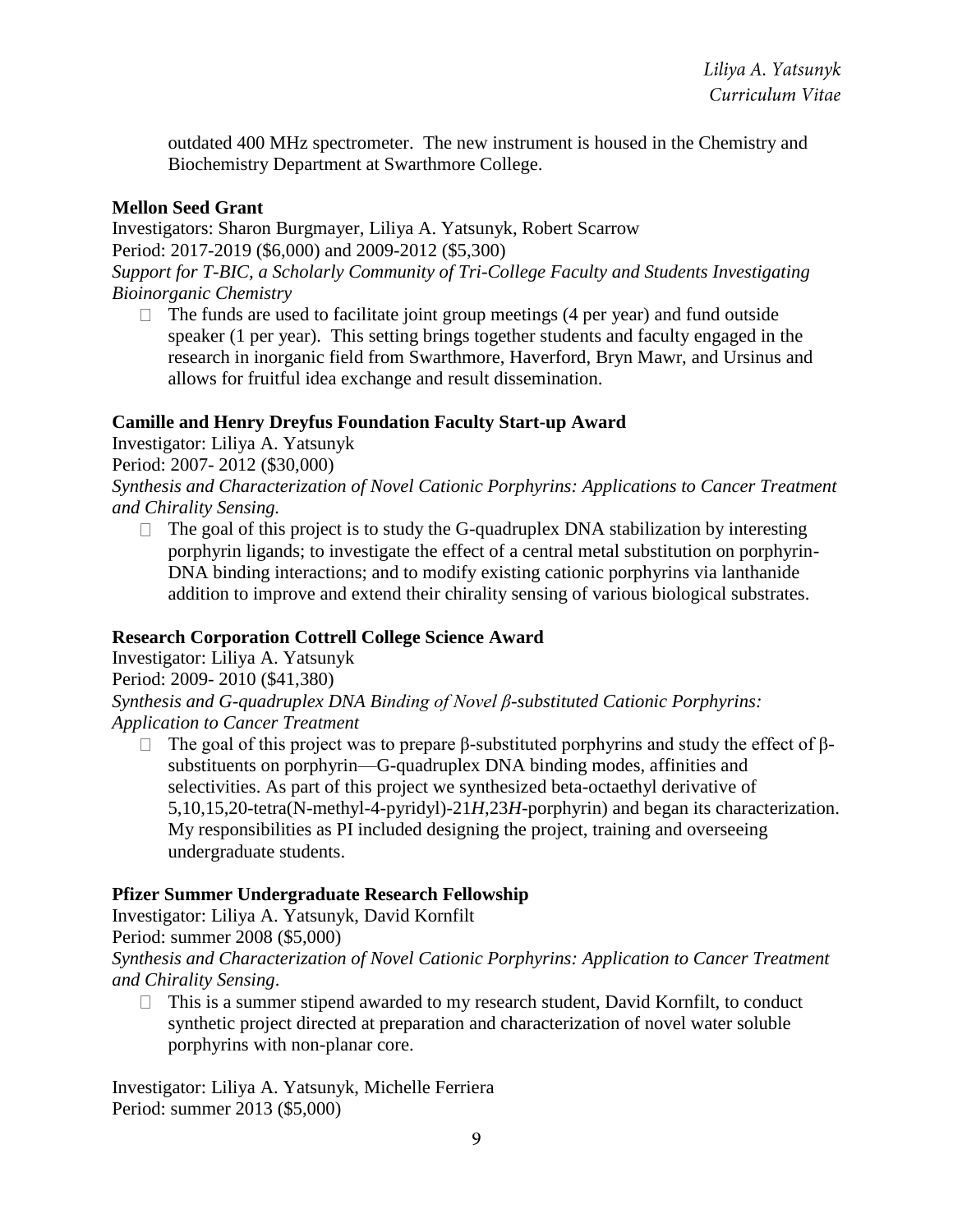*Synthesis of novel polyamide derivatives of protoporphyrin –IX and mesoporphyrin IX as potential G-quadruplex stabilizers.* 

This is a summer stipend awarded to my research student, Michelle Ferriera, to conduct  $\Box$ synthetic project directed at modification of current promising G-quadruplex stabilizer porphyrin called NMM in order to improve its G-quadruplex binding affinity.

## **Swarthmore Grants**

## **Michener Faculty Fellowship**

Period: Spring 2015

 $\Box$  This grant covered the second semester of salary from January 2015 till August 2015 while I am on sabbatical at the European Institute of Chemistry and Biology in France in the research group of Jean-Louis Mergny.

## **Eugene Lang Faculty Fellowship**

Period: Spring 2011

 $\Box$  This grant covered the second semester of salary from January 2011 till August 2011 while I was on sabbatical at the European Institute of Chemistry and Biology in France in the research group of Jean-Louis Mergny. In addition, it covered \$1,500 for research related expenses for the project involving characterization of quadruplex binding properties of *N-*methylmesoporphyrin IX.

## **Hungerford grant**

Period: 2010-2011 (\$3,000)

Grant money was used to cover part of the cost associated with attending the *Third International Meeting on G-quadruplex and G-assembly* in Sorrento, Italy (June28 - July 1 2011); a visit to Dr. B. Chaires lab at Brown Cancer Center, University of Louisville (January 2010); and publication cost in an open-access journal, Nucleic Acids Research

## **Swarthmore College Research Grant**

Period: 2007-current (upward of \$1,000)

 $\Box$  This grant is used to cover supplies and reagents necessary to run the laboratory.

#### **HHMI–supported Summer Research Fellowships**

Period: 2008-current (\$4,350 per student)

□ This grant covered summer stipends for Scott Taylor (2008), Erica Evans (2009), Karan Ahluwalia (2010), Steven Barrett (2011), Vienna Tran (2012), Navin Sabharwal (2013), Katherine Bredder (off campus HHMI 2013).

#### **Publications (Swarthmore undergraduate co-authors underlined)**

1. Beseiso, D.; Chen, E. V.; McCarthy, S. E.; Gallagher, E. P.; Miao, J.; and **Yatsunyk, L. A.** "The First Crystal Structures of Hybrid and Parallel Four-Tetrad Intramolecular G-Quadruplexes" *Nucleic Acids Res.* Submitted July 2021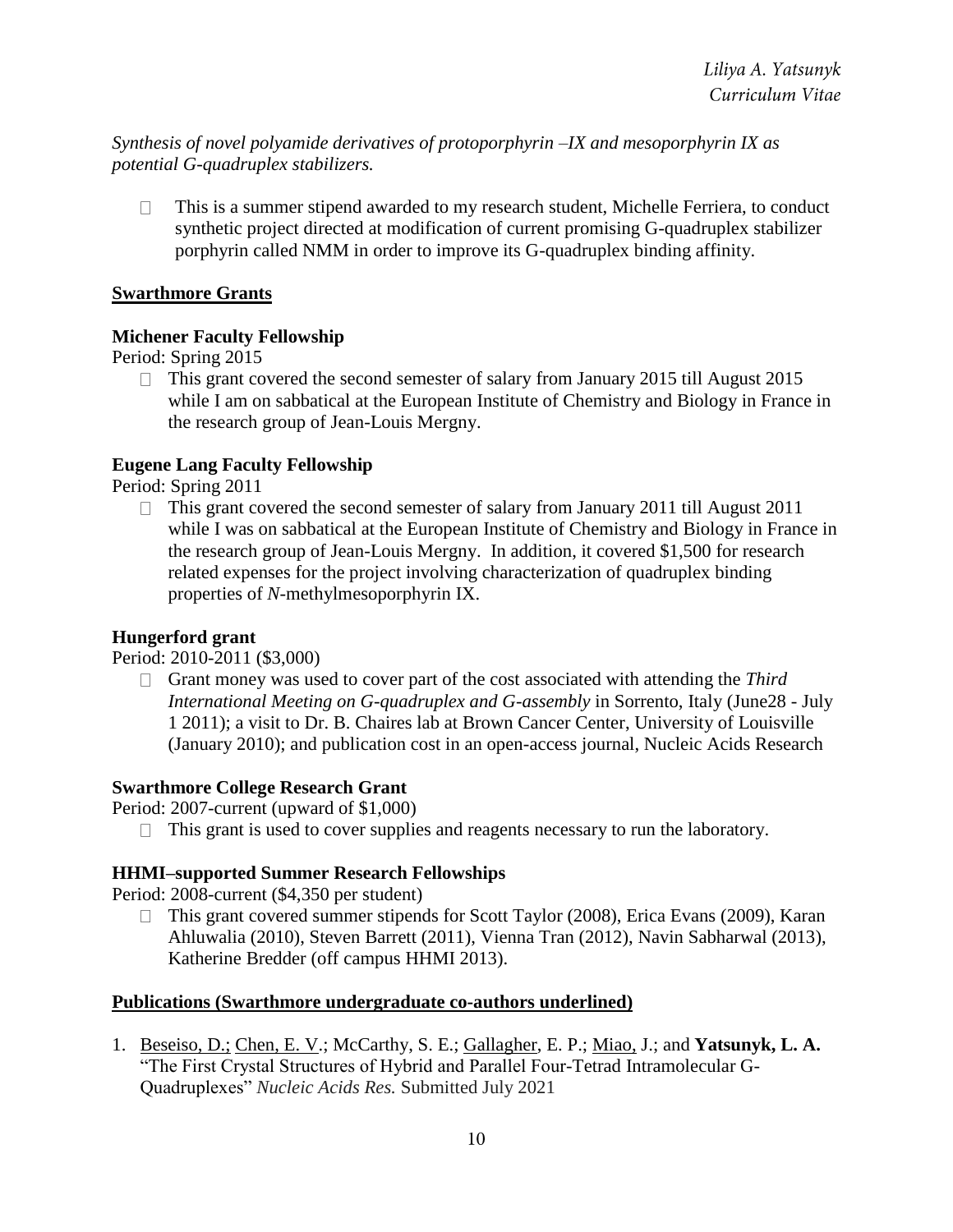- 2. Li, K.; **Yatsunyk, L. A**.; Neidle, S. Water spines and networks in G-quadruplex structures *Nucleic Acids Res.* **2020**, *49(11)*, 519-528 https://doi.org/10.1093/nar/gkaa1177
- 3. Lin, L. Y.; McCarthy, S.; Powell, B. M.; Manurung, Y.; Xiang I. M.; Dean, W. D.; Chaires, B.; **Yatsunyk, L. A.** Biophysical and X-ray structural studies of the (GGGTT)3GGG Gquadruplex in complex with *N*-methyl mesoporphyrin IX *PLOS ONE*, **2020**, *15*(11): e0241513. https://doi.org/10.1371/journal.pone.0241513.
- 4. Johnson, F. B.; and **Yatsunyk, L. A.** G-quadruplexes in fibrotic scars may open new therapeutic avenues for wound healing *FEBS Let.,* **2019**, *594*, 19-20.
- 5. Yett, A.; Lin L. Y.; Beseiso, D.; Miao, J., and **Yatsunyk, L. A.** N-methyl mesoporphyrin IX as a highly selective light-up probe for G-quadruplex DNA. *J. Porphyr. Phthalocya.*  Contribution to Women in Porphyrin Sciences Special Issue (\* *equal contributions of all authors)*, **2019**, *23*, 1195-1215.
- 6. Falabella, X. M.; Kolesar, J. E.; Wallace, C,; de Jesus, D., Sun, L.; Taguchi, Y. V.; C. Wang, C.; Wang, T.; Xiang, I. M.; Alder, J. K.; Maheshan, R.; Horne, W.; Turek-Herman, J.; Pagano, P. J.; St. Croix, C. M.; Sondheimer, N; **Yatsunyk, L. A.**; Johnson F.B.; and Kaufman B. A. G-quadruplex dynamics contribute to regulation of mitochondrial gene expression *Sci Rep.*, **2019**, *9*, 5605-5621.
- 7. Naeem M. M.; Maheshan R.; Costford S. R.; Wahedi A.; Trajkovski M.; Plavec J.; **Yatsunyk L. A.;** Ciesielski G. L.; Kaufman B. A.; Sondheimer N. G-Quadruplex Mediated Reduction of a Pathogenic Mitochondrial Heteroplasmy. *Hum. Mol. Genet*. **2019**, 28, 3163-3174.
- 8. Sabharwal, N. C.; Chen, J.; Lee, J. H.; Gangemi, C. M. A., D'Urso, A.; and **Yatsunyk, L. A**. Interactions between spermine-derivatized tentacle porphyrins and the human telomeric DNA G-quadruplex *Int. J. Mol. Sci.* **2018**, *19*, 3686.
- 9. Shastri, N.; Tsai, Y-Ch.; Hile, S.; Jordan, D.; Powell, B.; Chen, J.; Maloney, D.; Dose, M.; Lo, Y.; Anastassiadis, T.; Rivera, O.; Kim T.; Shah, S.; Borole, P.; Asija, K.; Wang, X.; Smith, K. D.; Finn, D.; Schug, J.; Casellas, R.; **Yatsunyk, L. A**.; Eckert, K. A.; and Brown, E. J. Genome-wide identification of structure-forming repeats as principal sites of fork collapse upon ATR inhibition *Mol. Cell* **2018**, *72,* 222-238.e21.
- 10. Guédin, A.; Lin, Y.; Armane, S.; Mergny, J. -L.; Thore, S.; **Yatsunyk, L. A.** Crystal structure of G-rich sequence from the *Dictyostelium discoideum* genome: a four quartet Gquadruplex *Nucleic Acids Res.* **2018**, *46(10)*, 85297-5307 (*equal contributions of two first authors)*
- 11. Kerkour A.; Marquevielle, J.; Ivashchenko, S.; **Yatsunyk, L. A.**, Mergny, J.-L.; Salgado, G. "High-resolution 3D NMR structure of the KRAS proto-oncogene promoter reveals key features of a G-quadruplex involved in transcriptional regulation" *J. Biol. Chem.* **2017**, *292(19)*, 8082-8091.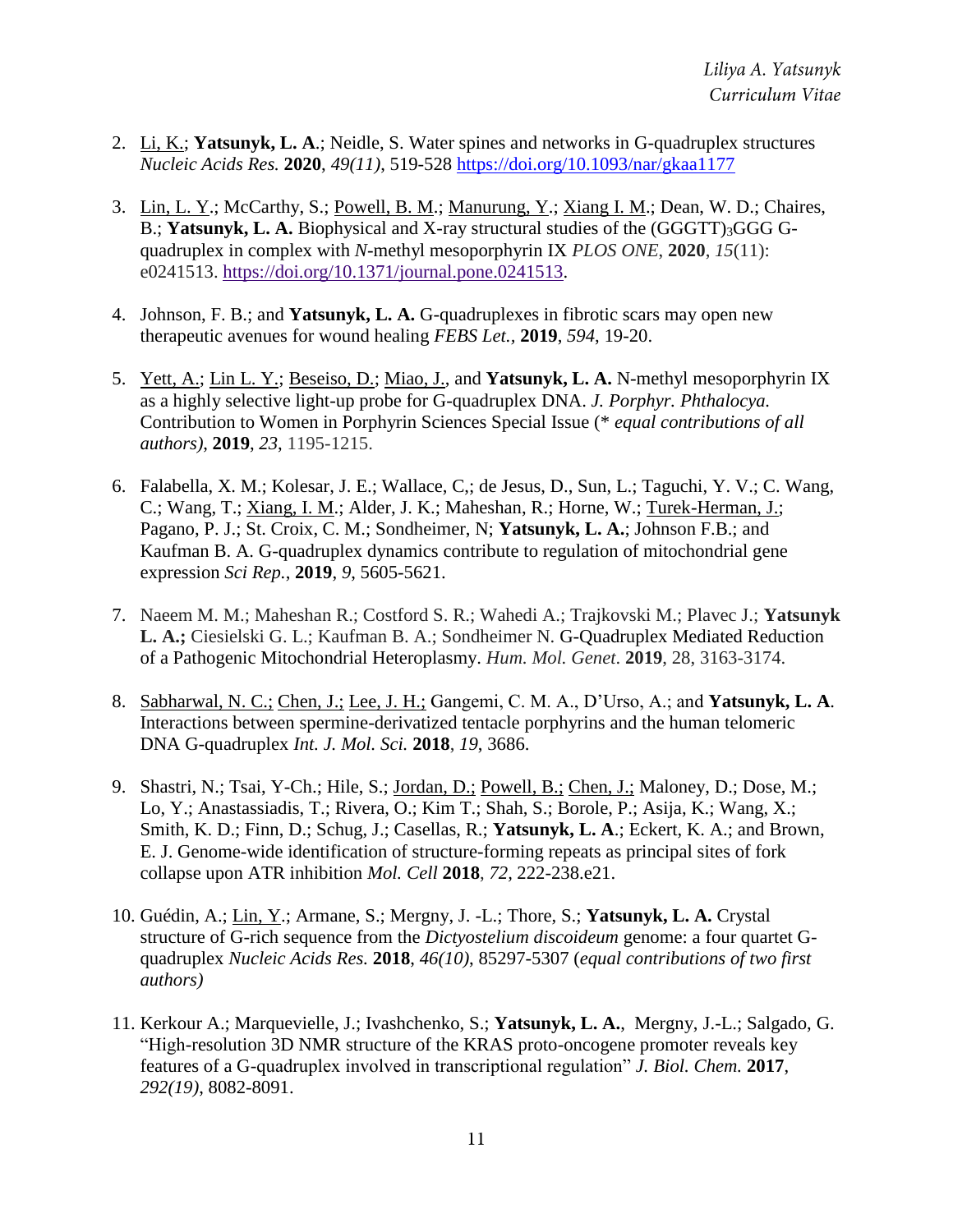- 12. Ruan, T.; Davis, S.; Powell, B.; Harbeck, C.; Habdas, J.; Habdas, P.; **Yatsunyk, L. A.** "Lowering the overall charge on TMPyP4 improves its selectivity for G-quadruplex DNA" *Biochimie* **2017***, 132,* 121-130.
- 13. Boschi, E.; Davis, S.; Taylor, S.; Butterworth, A.; Chirayath, L. A.; Purohit, V.; Siegel, L. K.; Buenaventura, J.; Sheriff, A. H.; Jin, R.; Sheardy, R.; **Yatsunyk, L. A.**; and Azam, M. "Interaction of a cationic porphyrin and its metal derivatives with G-quadruplex DNA" *J. Phys. Chem. B* **2016**, *120 (50)*, 12807-12819 *(equal contribution of two last authors).*
- 14. **Yatsunyk, L. A.**, Monchaud, D., and Sen, D. "Blending Quadruplexes and Bordeaux: a Grand Cru! The 5th International Meeting on Quadruplex Nucleic Acids, Bordeaux (France)" *Cell Chem. Bio.* **2016**, *23(3)*, 320-329.
- 15. Sabharwal, N.C.; Mendoza, O.; Nicoludis, J. M.; Ruan, T.; Mergny, J. -L. **Yatsunyk, L. A.** "Investigation of the interactions between Pt(II) and Pd(II) derivatives of 5,10,15,20-tetrakis (*N*-methyl-4-pyridyl) porphyrin and G-Quadruplex DNA" *J Biol. Inorg. Chem.* **2016**, *21(2),*  227-239.
- 16. Dong, D. W.; Filipe Pereira, F.; Barrett, S. P.; Kolesar, J. E.; Cao, K.; Damas J.; **Yatsunyk, L. A.**; Johnson F. B.; Kaufman, B. A. "Association of G-quadruplex forming sequences with human mtDNA deletion breakpoints" *BMC Genomics* **2014**, *15,* 677-691.
- 17. **Yatsunyk, L. A.**; Mendoza, O.; Mergny, J.-L. "Nano-oddities": Unusual nucleic acid assemblies for DNA-based nanostructures and nanodevices" *Acc. Chem. Res.* **2014**, *47,* 1836-1844.
- 18. Sabharwal, N. C.; Savikhin, V.; Turek-Herman, J. R.; Nicoludis, J. M.; Szalai, V. A.; Yatsunyk, L. A. "N-methylmesoporphyrin IX fluorescence as a reporter of strand orientation in guanine quadruplexes" *FEBS J.* **2014**, *281(7),* 1726-1737.
- 19. Renaud de la Faverie, A.; Guédin, A.; Bedrat, A.; **Yatsunyk, L. A.**; Mergny, J.-L. "Thioflavin T as a fluorescence light-up probe for G4 formation" *Nucleic Acids Res.* **2014**, e65.
- 20. **Yatsunyk, L. A.**; Piétrement, O.; Albrecht, D.; Tran, P. L. T.; Renčiuk, D.; Sugiyama, H.; Arbona, J.-M.; Aimé, J.-P.; Mergny, J.-L. "Guided assembly of tetramolecular Gquadruplexes" *ACS Nano* **2013**, *7*, 5701-5710.
- 21. Nicoludis, J. M.; Miller, S.; Jeffrey, P.; Barrett, S. P.; Rablen, P. R.; Lawton, T.; **Yatsunyk, L. A.** "Optimized end-stacking provides specificity of *N-*methyl mesoporphyrin IX for human telomeric G-quadruplex DNA" *J. Am. Chem. Soc.* **2012**, *134* (50), 20446-20456.
- 22. **Yatsunyk, L. A.**; Bryan, T.; Johnson, F. B. "G-ruption: The third international meeting on G-quadruplex and G-assembly" *Biochimie* **2012**, *94*, 2475-2483.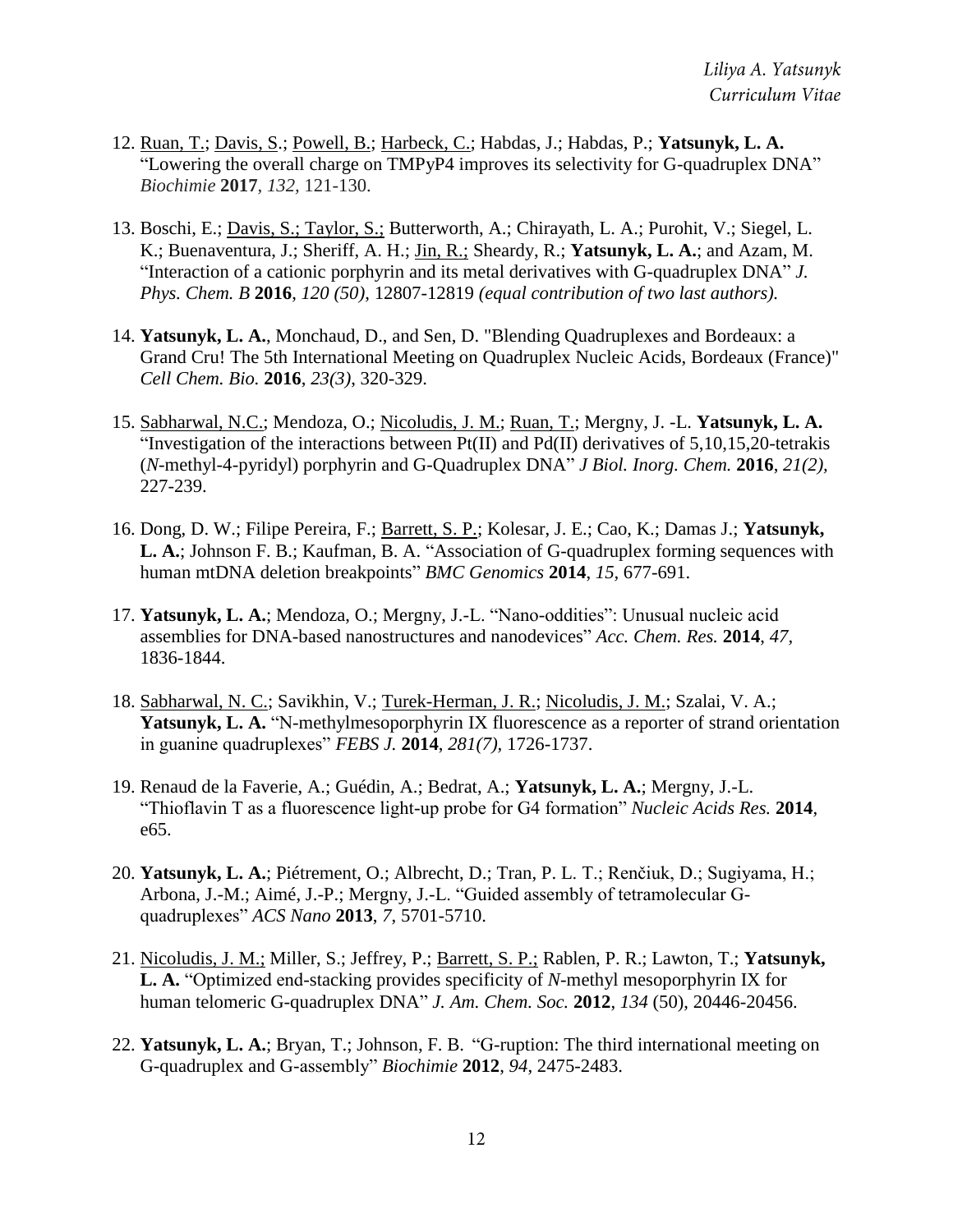- 23. Nicoludis, J. M.; Barrett, S. P.; Mergny, J.-L.; **Yatsunyk, L. A.** *"*Interaction of human telomeric DNA with *N-*methyl mesoporphyrin IX" *Nucleic Acids Res.* **2012**, *40*, 5432-5447.
- 24. Bhattacharjee, A. J.; Ahluwalia, K.; Taylor, S.; Jin, O.; Nicoludis, J. M., Buscaglia, R.; Chaires, J. B.; Kornfilt, D. J. P; Marquardt, D. G. S., **Yatsunyk, L. A**. "Induction of Gquadruplex DNA structure by Zn(II) 5,10,15,20-tetrakis(*N*-methyl-4-pyridyl)porphyrin" *Biochimie* **2011**, *93*, 1297-1309.
- 25. Smith, J. S.; Chen, Q.; **Yatsunyk, L. A.**; Nicoludis, J. M.; Garcia, M. S.; Kranaster, R.; Balasubramanian, S.; Monchaud, D.; Teulade-Fichou, M.-P.; Abramowitz, L.; Schultz, D. C.; and Johnson, F. B. "Rudimentary G-quadruplex-based telomere capping in *Saccharomyces cerevisiae*" *Nat. Struct. Mol. Biol.* **2011**, *18*, 478–485.
- 26. Benítez, J. J.; Keller, A. M.; Huffman, D. L.; **Yatsunyk, L. A.**; Rosenzweig, A. C.; Chen P. "Relating dynamic protein interactions of metallochaperones with metal transfer at the single-molecule level" *Faraday Discuss.* **2011**, *148*, 71-82; discussion 97-108.
- 27. Mergny, J.L., **Yatsunyk, L.**, Guédin, A., Gros, J., Renaud de la Faverie, A., Smith, N., Renciuk, D., Tran, P.L.T., Bourdoncle, A. "DNA quadruplexes for bio- and nanotechnologies" *Conference proceedings*, Chemistry of Nucleic Acid Components – Collection symposium series, **2011**, *12*, 218-221. 15th Symposium on Chemistry of Nucleic Acid Components, Jun 05-10, 2011 Cesky Krumlov, Czech Republic
- 28. Balasubramanian, R.; Smith, S. M.; Rawat S.; **Yatsunyk, L. A.**; Stemmler, T. L.; Rosenzweig, A. C. "Oxidation of methane by a biological dicopper center" *Nature* **2010**, *465*, 115-119.
- 29. Banci, L.; Bertini, I.; Cantini, F.; Rosenzweig A. C.; **Yatsunyk, L. A.** "Solution structure and interaction with the copper(I) chaperone HAH1 of the third and forth domain of human ATP7B" *Biochemistry* **2008**, *47*, 7423-7429.
- 30. Benitez, J. J.; Keller, A. M.; Ochieng, P.; **Yatsunyk, L. A**.; Huffman, D. L.; Rosenzweig, A. C.; Chen, P. "Probing Transient Copper Chaperone-Wilson Disease Protein Interactions at the Single-Molecule Level with Nanovesicle Trapping" *J. Am. Chem. Soc. (Communication)* **2008**, *130*, 2446-2447.
- 31. **Yatsunyk, L. A.**; Easton, J. A.; Kim, L. R.; Sugarbaker, S. A.; Bennett, B.; Breece, R. M.; Vorontsov, I. I.; Tierney, D. L.; Crowder, M. W.; Rosenzweig, A. C. "Structure and metal binding properties of ZnuA, a periplasmic zinc transporter from *Escherichia coli*" *J. Biol. Inorg. Chem.* **2008***, 13,* 271-288.
- 32. **Yatsunyk, L. A.**; Rosenzweig, A. C. "Copper(I) Binding and Transfer by the N-terminus of the Wilson Disease Protein" *J. Biol. Chem.* **2007**, *282,* 8622-8631.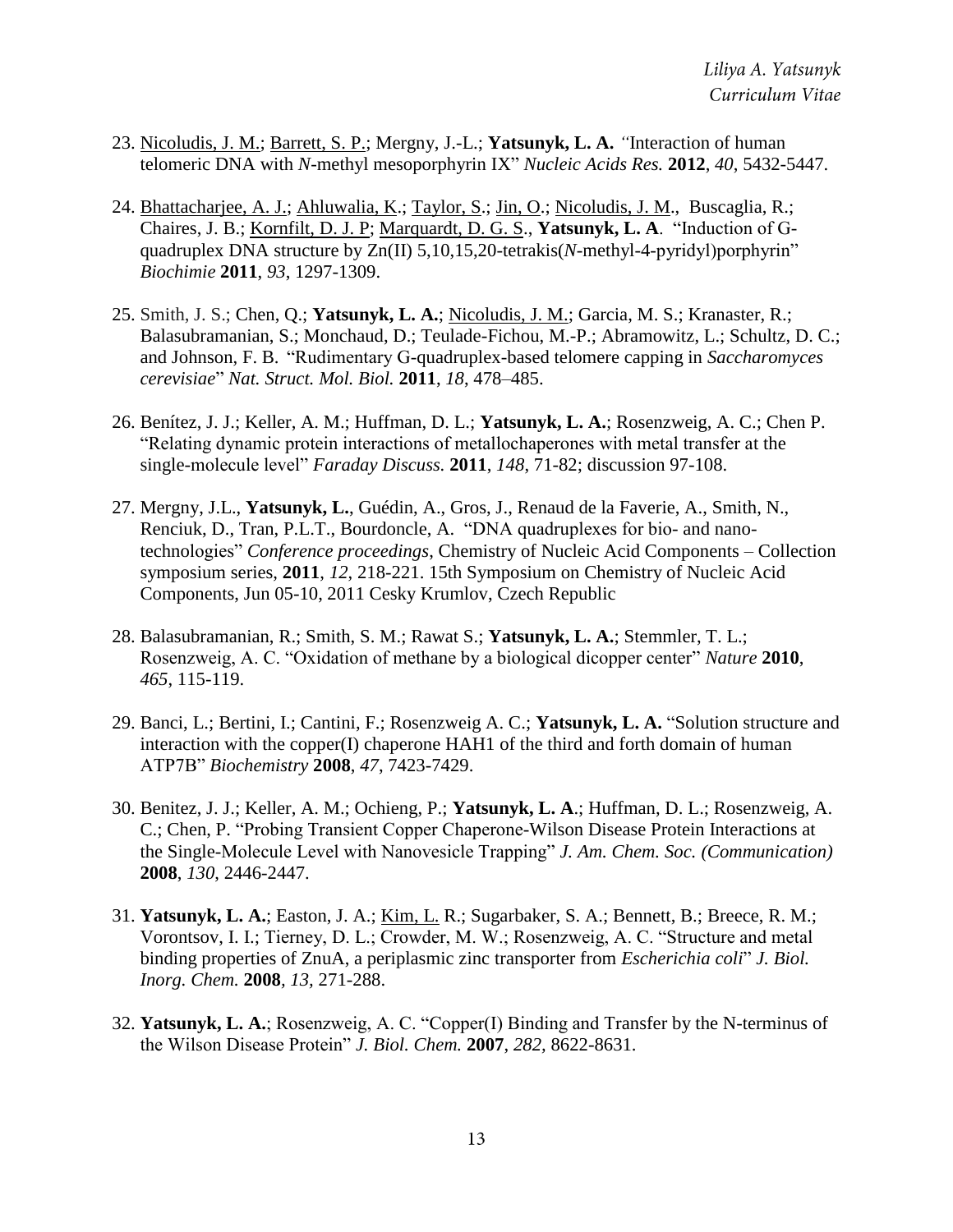- 33. Weeler, K.; Nocek, J. M.; Cull, D.; **Yatsunyk, L. A.**; Rosenzweig, A. C.; Hoffman, B. M. "Dynamic Docking of Cytochrome *b5* With Myoglobin and  $\beta$ -Hemoglobin: Heme-Neutralization 'Squares' and the Binding of Electron-Transfer-Reactive Configurations" *J. Am. Chem. Soc.* **2007**, *129,* 3906-3917.
- 34. Teschner, T.; **Yatsunyk, L. A.**; Schünemann, V.; Hu, C.; Scheidt, W. R.; Walker, F. A.; Trautwein, A. X. "Low-Spin Ferriheme Models of the Cytochromes: Mössbauer Spectra of Six Crystalline Complexes Having Axial Ligand Plane Dihedral Angles Ranging from  $0^{\circ}$  to 90<sup>o</sup> " *J. Am. Chem. Soc.* **2006**, *128,* 1379-1389.
- 35. **Yatsunyk, L. A.**; Dawson, A.; Carducci, M. D.; Walker, F. A. "Models of the Cytochromes: Crystal Structures and EPR Spectral Characterization of Low-Spin Bis-Imidazole Complexes of (OETPP)FeIII Having Intermediate Ligand Plane Dihedral Angles" *Inorg. Chem.* **2006**, *45*, 5417-5428.
- 36. **Yatsunyk, L. A.**; Walker, F. A. "Synthesis and characterization of the iron(III) complexes of tetra- $(\beta,\beta'$ -tetramethylene)tetraphenylporphyrin,  $(TC_6TPP)FeCl$  and  $(TC_6TPP)FeONO_2"$  *J. Porph. Phthal*. **2005**, *9*, 214-228.
- 37. **Yatsunyk, L. A.**; Ogura, H.; Walker, F. A. "Kinetics of Ring Inversion in Strongly Non-Planar Iron(III) Octaalkyltetraphenylporphyrinates" *Inorg. Chem*. **2005**, *44*, 2867-2881.
- 38. **Yatsunyk, L. A.**; Shokhirev, N, V.; Walker, F. A. "Magnetic Resonance Spectroscopic Investigations of the Electronic Ground and Excited States in Strongly Non-Planar Iron(III) Dodecasubstituted Porphyrins" *Inorg. Chem*. **2005**, *44*, 2848-2866.
- 39. Cai, S.; Belikova, E.; **Yatsunyk, L. A.**; Stolzenberg, A. M.; Walker, F. A. "Magnetic Resonance Investigations of Mono-Oxo-Octaethylchlorinatoiron(III) Chloride and Its Bis-Imidazole Complex" *Inorg. Chem.* **2005**, *44*, 1882-1889.
- 40. Teschner, T.; Trautwein, A. X.; Schünemann, V.; **Yatsunyk, L. A.**; Walker, F. A. "Low-Spin Ferriheme Models of the Cytochromes: Correlation of Molecular Structure with EPR and Mossbauer Spectral Parameters" *Hyperfine Interactions* **2004**, *156/157*, 285-291.
- 41. Abajian, C.; **Yatsunyk, L. A.**; Ramirez, B. E.; Rosenzweig, A. C. "Solution Structure and Binding of Copper(I) by Yeast Cox17" *J. Biol. Chem.* **2004***, 279,* 53584-53592*.*
- 42. Wernimont, A. K; **Yatsunyk, L. A.**; Rosenzweig, A. C. "Binding of copper(I) by the Wilson disease protein and its copper chaperone" *J. Biol. Chem.* **2004**, *279*, 12269-12276.
- 43. **Yatsunyk, L. A.**; Walker, F. A. "NMR and EPR Spectroscopic and Structural Studies of Low-Spin,  $(d_{xz}, d_{yz})^4 (d_{xy})^1$  Ground State Fe(III) bis-(tert-Butylisocyanide) Complexes of Dodecasubstituted Porphyrins" *Inorg. Chem*. **2004**, *43*, 4341-4352.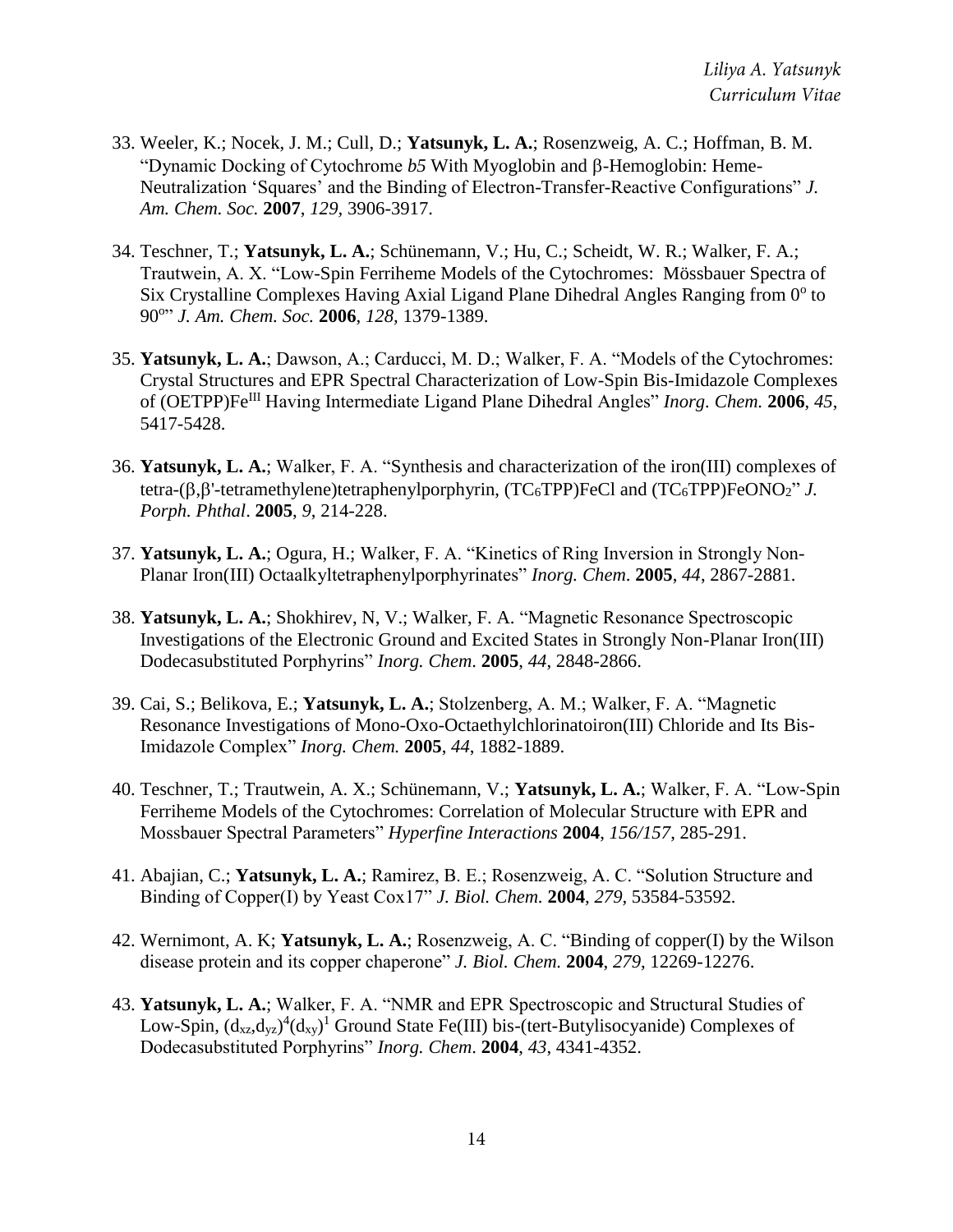- 44. **Yatsunyk, L. A.**; Walker, F. A. "Structural, NMR, and EPR Studies of  $S = 1/2$  and  $S = 3/2$ Fe(III) Bis(4-Cyanopyridine) Complexes of Dodecasubstituted Porphyrins" *Inorg. Chem*. **2004**, *43*, 757-777.
- 45. **Yatsunyk, L. A.**; Carducci, M. D.; Walker, F. A. "Low-Spin Ferriheme Models of the Cytochromes: Correlation of Molecular Structure with EPR Spectral Type" *J. Am. Chem. Soc.* **2003***, 125,* 15986-16005.
- 46. **Yatsunyk, L. A.**; Walker, F. A. "<sup>19</sup>F Isotropic Shifts in Paramagnetic Iron(III) Octaethyltetraphenylporphyrinate and Tetraphenylporhyrinate Complexes of a Variety of Electronic Ground States: Implication for the Electron Configuration of Chloroiron Tri- (pentafluorophenyl)corrolate" *Inorg. Chim. Acta* **2002**, *337*, 266-274.
- 47. Ogura, H.; **Yatsunyk, L. A.**; Medforth, C. J.; Smith, K. M.; Barkigia, K. M.;Renner, M. W.; Melamed, D.; Walker, F. A. "Molecular Structures and Magnetic Resonance Spectroscopic Investigations of Highly Distorted Six-Coordinate Low-Spin Iron(III) Porphyrinate Complexes" *J. Am. Chem. Soc.* **2001**, *123,* 6564-6578.
- 48. Panchuk, O.; Savitsky, A.; Fochuk, P.; Nykonyk, Ye.; Parfenyuk, O.; Shcherbak, L.; Ilashcuk, M.; **Yatsunyk, L. A.**; Feychuk, P. "IV group dopant compensation effect in CdTe," *J. Cryst. Growth* **1999,** *197*, 607-611.
- 49. Fochuk, P. M.; Panchuk, O. E.; Kochergan, V. I.; **Yatsunyk, L. A.** "High-temperature defects equilibria in Cu-doped CdTe" *Neorg. Mater.* **1996**, *32*, 1356-1358.

## **Invited Talks**

- 1. Non-canonical DNA structures and their interactions with small molecule ligands, August 14-21, **2021**, *International Union of Crystallography (IUCr-2021)*, hybrid conference, Prague, Czech Republic.
- 2. Porphyrins and G-quadruplex DNA a long lasting union, June 28-July 3, **2021**, *International Conference on Porphyrins and Phthalocyanines*, ICPP-11, virtual meeting
- 3. Structural studies of non-canonical DNA in complex with porphyrin ligands. February 10, **2020**, Department of Chemistry and Biochemistry, *University of the Sciences*, Philadelphia PA
- 4. Structural studies of non-canonical DNA in complex with porphyrin ligands. November 9, **2019**, *Philadelphia Inorganic Colloquium*, St. Joseph University, Philadelphia PA
- 5. Deviant DNA and the lessons we learn. October 2nd , **2019**, *Swarthmore College faculty lunch,* Swarthmore, PA
- 6. Biophysical and structural investigations into CAGAGG repeats associated with cancer September 11, **2019**, Department of Chemistry, *West Virginia University*, WA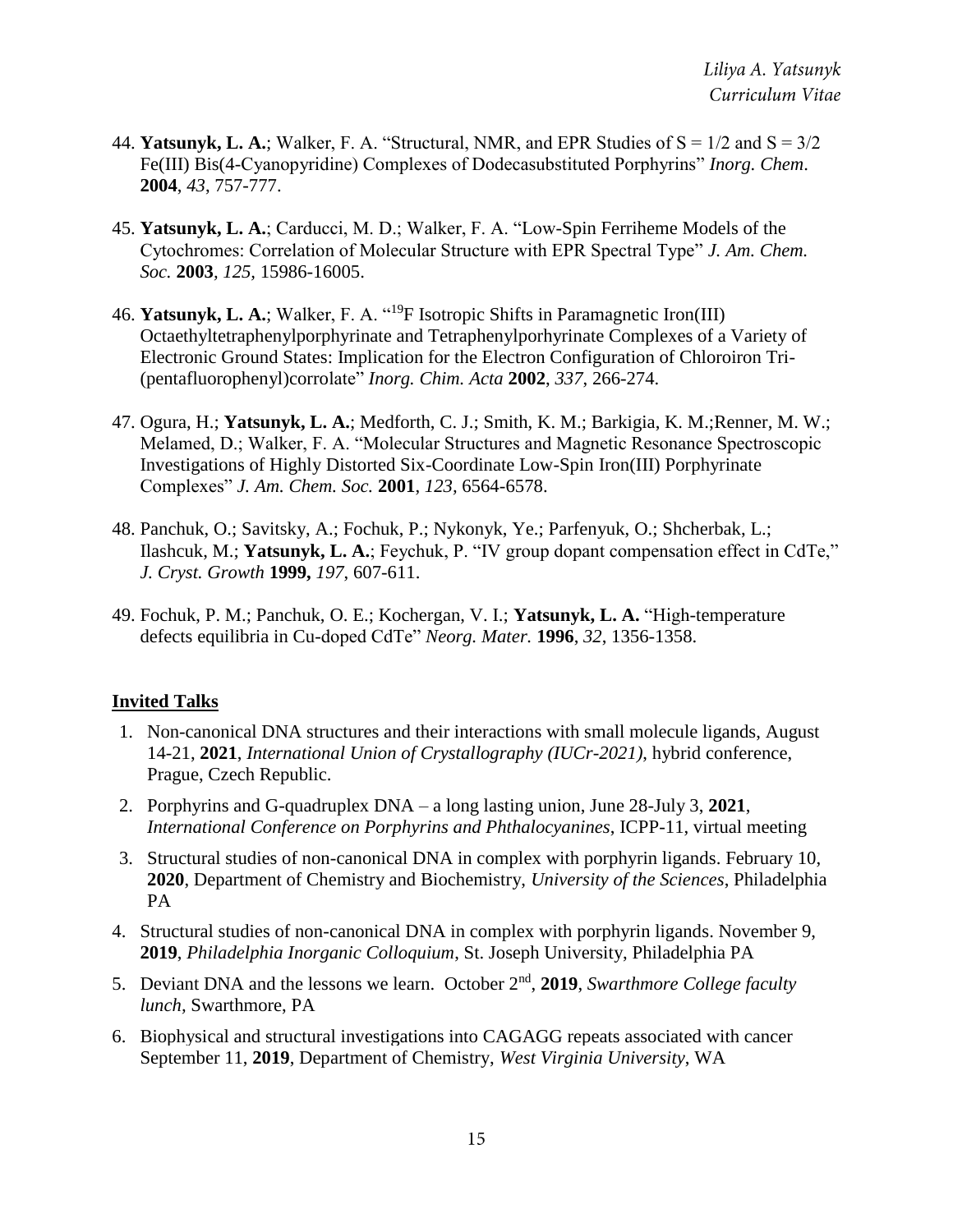- 7. Structural and biophysical studies of GQ DNA in complex with porphyrin ligands, April 30, **2019**, Department of Chemistry, University of Strasbourg, France.
- 8. Structural and biophysical studies of non-canonical DNA implicated in replication stress, April 29, **2019**, Kaiserslautern University, Germany.
- 9. Structural and biophysical studies of non-canonical DNA implicated in replication stress, April 10, **2019**, Institute Curie, Orsay, France.
- 10. Structural and biophysical studies of GQ DNA in complex with porphyrin ligands, November 16, **2018**, *Univerza v Ljubljani Fakulteta za kemijo in kemijsko tehnologijo*, Ljubljana, Slovenia; December 4, **2018**, *University of Naples, Frederico II*, Italy.
- 11. Biophysical and structural investigations into CAGAGG repeats associated with cancer November 6, **2018**, *Institute of the Biophysics of the Czech Academy of Sciences*, Brno, and November 9, **2018**, *Institute of Organic Chemistry and Biochemistry*, Prague, Czech Republic; November 29, **2018**, *University of Catania*, Italy.
- 12. Biophysical and structural investigations into CAGAGG repeats associated with cancer October 25-27, **2018**, *Advances in Non-canonical Nucleic Acid*, Portoroz, Slovenia
- 13. Biophysical and structural investigations into CAGAGG repeats associated with cancer October 11, **2018**, *Slovenian NMR center*, Ljubljana, Slovenia
- 14. Biophysical and structural investigations of non-canonical DNA implicated in cancer August 30, **2018**, *The University of Alabama*, Tuscaloosa, AL
- 15. Structural studies of non-canonical DNA in complex with porphyrin ligands July 1-6, **2018**. *International Conference on Porphyrins and Phthalocyanines*, ICPP-10, Munchen, Germany
- 16. Structural studies of CAGAGG repeats from difficult-to-replicate regions of the mammalian genome. May 5, **2018**, *11th Frontiers in Chemistry and Biology Symposium, FCBIS,* University of Pennsylvania, Philadelphia, PA, USA
- 17. Unusual DNA: How does it look like? January 3, **2018**, *Chernivtsi State University*, Chemistry, Chernivtsi, Ukraine
- 18. Structural investigation of non-canonical DNA implicated in cancer, February 17, **2017**, *Ursinus College*, Chemistry, Collegeville, PA
- 19. Investigation of the secondary structure of CAGAGG repeats overrepresented at replication fork collapse sites, July 17, **2015,** *U869 meeting*, Bordeaux, France
- 20. The tale of NMM, my favorite G-quadruplex ligand. March 11, **2015** *Northampton University;* March 12, **2015** *Imperial College, London;* March 16, **2015** *University College London,* UK; May 29 **2015** *University of Toulouse*
- 21. Interaction of Ru(II) polypyridyl complexes with human telomeric DNA GQ. February 19 **2015**. *Chemistry meets Biology.* IECB, Bordeaux, France.
- 22. Interactions between human telomeric DNA and G-quadruplex specific ligand, NMM. February 10, **2015**. *PGIG meeting*, University of Pennsylvania, Medical School, Philadelphia, USA.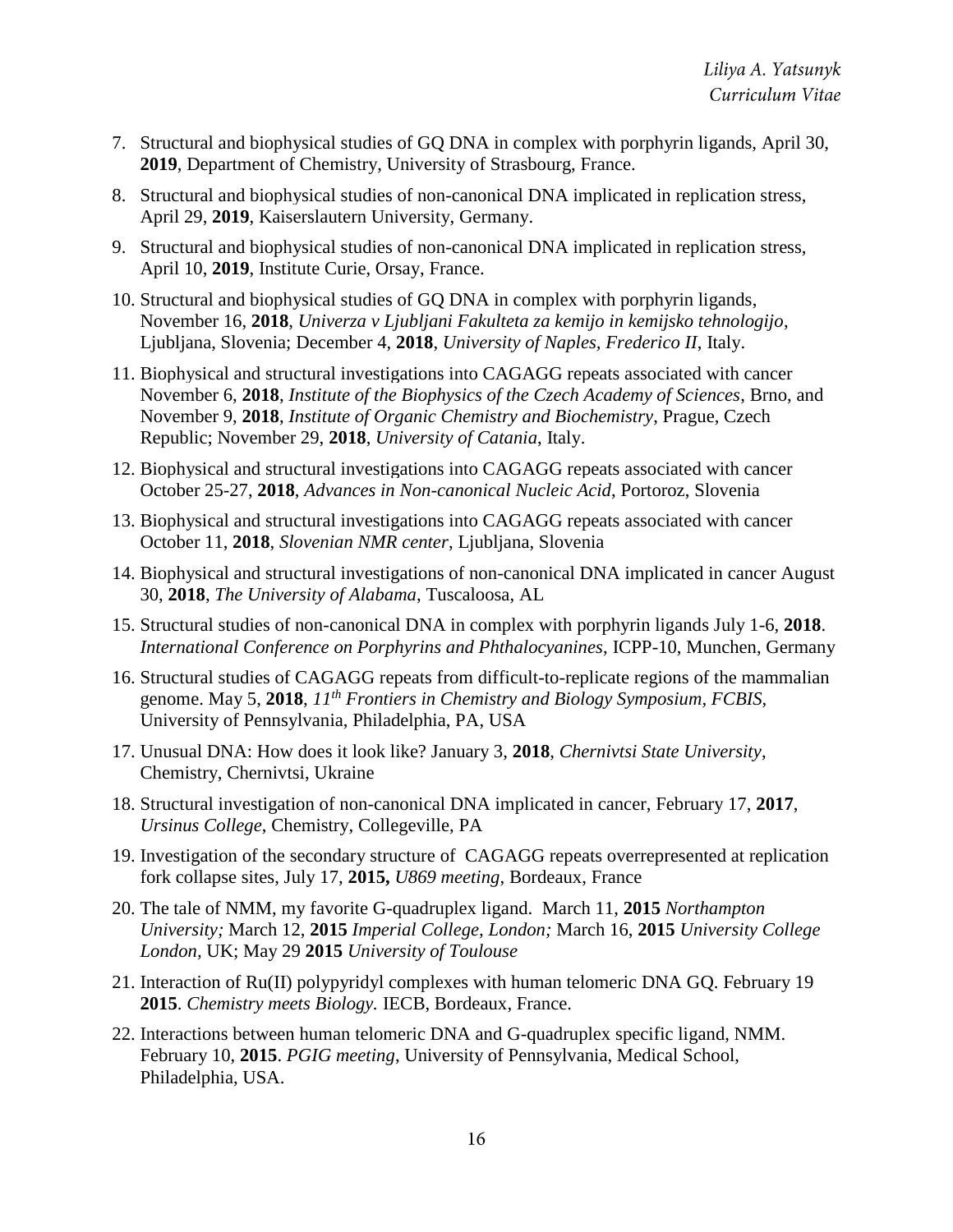- 23. The story of NMM, my favorite G-quadruplex ligand. November 28, **2014**, *U869 meeting*, Bordeaux, France.
- 24. Polypyridyl ruthenium complexes as G-quadruplex DNA ligands. July 30, **2014**. *Mid-Atlantic Seaboard Inorganic Symposium*, Temple University. The talk was delivered by the undergraduate student, Josh Turek-Herman
- 25. Interactions between human telomeric DNA and quadruplex specific ligand, Nmethylmesoporphyrin IX, NMM. June 22-27, **2014**. *International Conference on Porphyrins and Phthalocyanines*, ICPP-8, Istanbul, Turkey
- 26. Interactions between human telomeric DNA and quadruplex specific ligand, Nmethylmesoporphyrin IX, NMM. April 16, **2013**. *The Florida State University, Chemistry and Biochemistry,* Tallahassee, FL, USA
- 27. Interactions between human telomeric DNA and quadruplex specific ligand, Nmethylmesoporphyrin IX, NMM. January 17, **2013**. *University of Nevada, Reno, Department of Chemistry*, Reno, NV, USA
- 28. Interactions between human telomeric DNA and N-methylmesoporphyrin IX, NMM. October 10, **2012**. *St. Joseph's University, Department of Chemistry*, Philadelphia, PA, USA
- 29. Interactions between human telomeric DNA and N-methylmesoporphyrin IX, NMM. September 27, **2012**. *Kent State University, Department of Chemistry and Biochemistry*, Kent, OH, USA.
- 30. Interactions between human telomeric DNA and N-methylmesoporphyrin IX, NMM. September 25, **2012**. *University of Akron, Department of Chemistry*, Akron, OH, USA.
- 31. Two faces of quadruplex DNA- drug target and DNA nanomaterial. March 7, **2012**. *Wake Forest University, Department of Chemistry*, Winston-Salem, NC, USA.
- 32. Using parallel-stranded duplexes to control formation of parallel-stranded G-quadruplexes. August 8, **2011**, *U869 meeting*, Bordeaux, France.
- 33. N-methyl porphyrins: Highly selective G-quadruplex DNA ligands. September 24, **2011**, *8 th Undergraduate Fall Research Symposium at Haverford College*, Haverford, PA, USA. The talk was presented by my student, Jack Nicoludis.
- 34. Deviant DNA: When the exception becomes the rule. September 21, **2011**, *Swarthmore College faculty lunch,* Swarthmore, PA USA.
- 35. Two faces of quadruplex DNA- drug target and DNA nanomaterial. September 15, **2011**. *Swarthmore College Department of Chemistry and Biochemistry*, Swarthmore, PA, USA
- 36. Stabilization and Structural Rearrangement of Human Telomeric GQ DNA by NMM. June 27, **2011**, *University of Catania*, Catania, Italy.
- 37. Stabilization of human and yeast telomeric G-quadruplexes by core-methylated porphyrins. April 19, **2011**, *Troisième journée thématique de l'Equipe Chimie Biologique, Université Paul Sabatier*, Toulouse, France.
- 38. Synthesis, Structure, and Magnetic Spectroscopies of Non-Planar Hemes as Models of the Cytochrome *b* Heme Centers. May 31, **2008**, *Drexel University,* Philadelphia, PA, USA.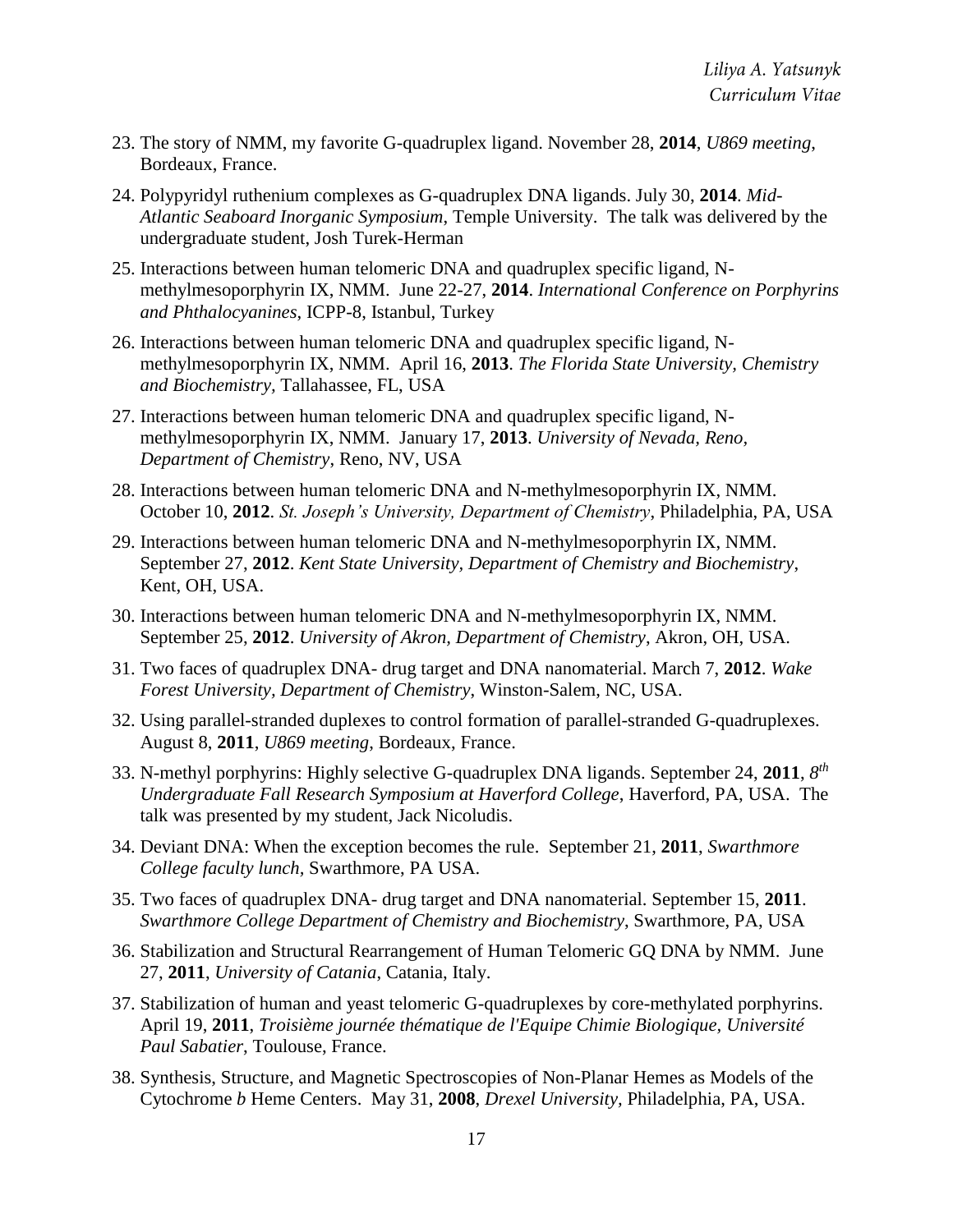39. Synthesis, Structure, and Magnetic Spectroscopies of Non-Planar Hemes as Models of the Cytochrome *b* Heme Centers. March 7, **2008**, *Binghamton University,* Binghamton, NY, USA.

## **Oral Presentations at National and International Meetings**

- 1. Structure of non-canonical DNA from *Tetrahymena thermophila* alone and with Nmethylmesoporphyrin ligand, April 5-30, **2021**, *ACS Spring Virtual Meeting and Exposition*.
- 2. Structure of non-canonical DNA from *Tetrahymena thermophila* and beyond, Sept 17, **2020** *Nucleic acids secondary structures: G4s and beyond* Webinar Series 2020-part II
- 3. Structural studies of CAGAGG repeats from difficult-to-replicate regions of mammalian genome September 25-27, **2018**, 8*BIONIC*, Padua, Italy. Short oral presentation to highlight the poster
- 4. Structural studies of CAGAGG repeats from difficult-to-replicate regions of the mammalian genome. August 19-23, **2018**, *ACS National Meeting*, Boston, MA
- 5. Structural studies of CAGAGG repeats from difficult-to-replicate regions of the mammalian genome *FASEB Dynamic DNA Structures in Biology* July 8-13, **2018**, Olean NY,
- 6. Structure and functions of CAGAGG repeat. August 20-25, **2016**, *252nd ACS National Meeting*, Philadelphia, PA
- 7. The tale of NMM, my favorite G-quadruplex ligand. *5th International Meeting on Quadruplex Nucleic Acids: G4thering in Bordeaux.* May 26-28, **2015**, Bordeaux, France
- 8. Sabharwal, N. C.; Savikhin, V.; Turek-Herman, J. R.; Nicoludis, John M.; **Yatsunyk, L. A.**; Mendez, M.; Szalai, V. A. Guanine Quadruplex DNA Nanomaterials. August 8, **2014** *Mid-Atlantic DNA Nanotechnology Symposium*, Johns Hopkins University, USA. The talk was delivered by Veronika Szalai
- 9. Molecular details of interaction between human telomeric DNA and quadruplex specific ligand, N-methylmesoporphyrin IX. August 19-23, **2012**, *244st ACS National Meeting*, Philadelphia, PA
- 10. Using parallel-stranded duplexes to control formation of parallel-stranded G-quadruplexes. August 8, **2011**, *XXIst General Congress of French Physics Society, Minicolloquium 8: Nanoscience and Health,* Bordeaux, France
- 11. Using parallel-stranded duplexes to control formation of parallel-stranded G-quadruplexes. June 29, **2011**, *Third International Meeting on GQ and G-assembly*, Sorrento, Italy.
- 12. Using parallel-stranded duplexes to control formation of parallel-stranded G-quadruplexes. Jan 11-13, **2011**, *U869 retreat*, Cauterets, France
- 13. Induction of parallel G-quadruplex DNA structure of (TAG3)<sup>2</sup> by ZnT4. May 18-21, **2010**, *National Science Foundation – 2010 Inorganic Chemistry Workshop*, Santa Fe, NM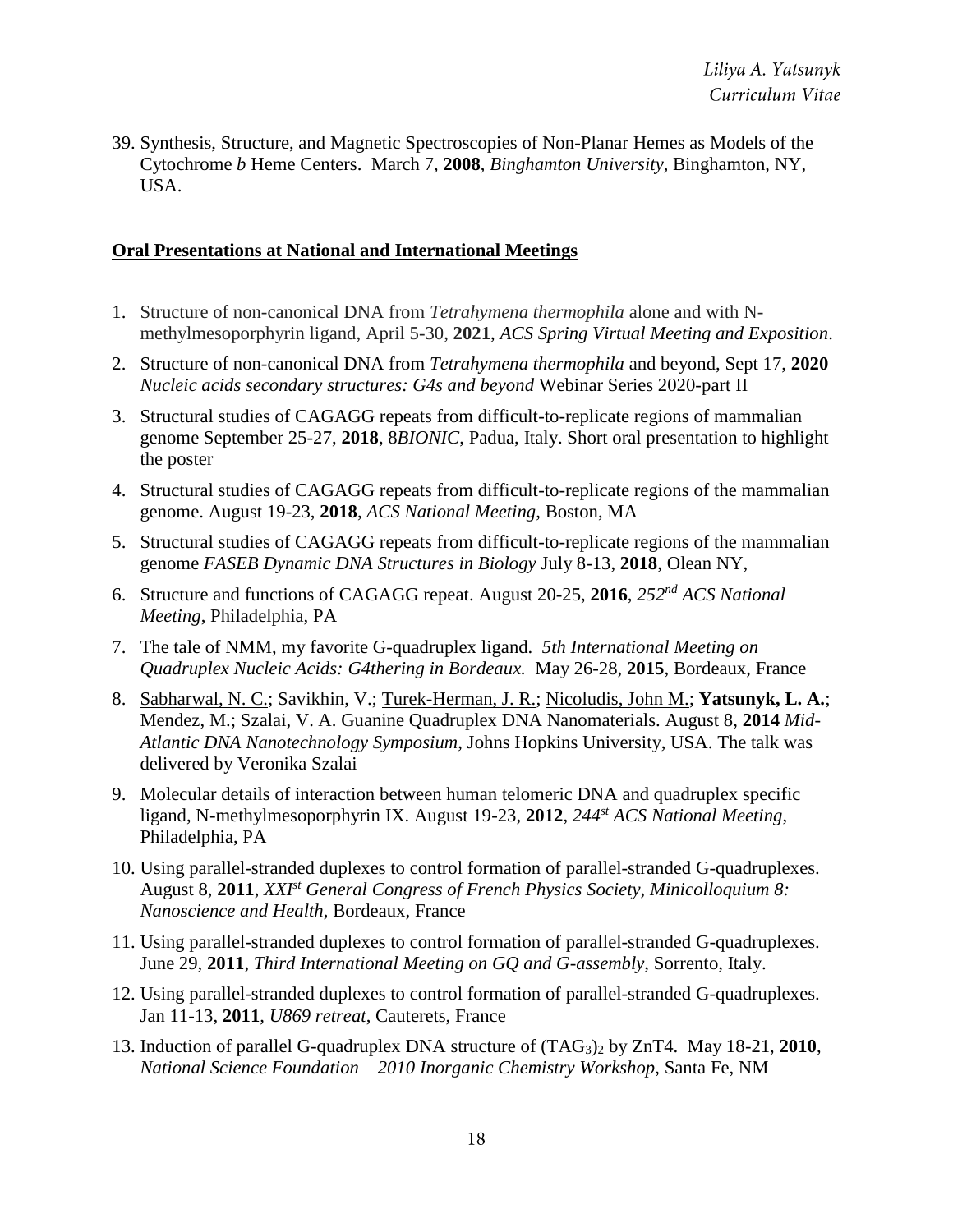- 14. Copper(I) binding and transfer by the N-terminus of the Wilson disease protein. March 26- 30, **2006**, *231st ACS National Meeting*, Atlanta, GA
- 15. Models of the cytochrome *bc<sup>1</sup>* heme centers: Correlation of EPR and Mössbauer parameters with axial ligand plane dihedral angle. March 26-30, **2006**, *231st ACS National Meeting*, Atlanta, GA
- 16. Synthesis, Structure and Magnetic Spectroscopies of Non-Planar Hemes as Models of the Cytochromes *b* Heme Centers. February 6-9, **2003**, *Gordon Research Conferences, Graduate Research Seminar: Bioinorganic Chemistry*, Ventura, CA
- 17. Kinetic Studies of Ring Inversion in Paramagnetic Non-Planar Porphyrinato Complexes of High- and Low-Spin Iron(III) by NMR Techniques. September 23-26, **2002**, *SMASH (Small Molecules Are Still Hot)*, Breckenridge, CO

#### **Discussion leader at National and International meetings**

- 1. Discussion Leader of the session on DNA and RNA at the Division of Inorganic Chemistry, Bioinorganic Chemistry. August 19-23, **2018**, Fall *ACS National Meeting*, Boston, MA
- 2. Discussion Leader of the session on DNA and RNA at the Division of Inorganic Chemistry, Bioinorganic Chemistry. August 20-25, **2016**, Fall *ACS National Meeting*, Philadelphia, PA
- 3. Discussion Leader of the session Navigating the Landscape: Structure Folding and Thermodynamics Proteins at the Gordon Research Conference on Metals in Biology: Graduate Student Seminar. January 28-31, **2016**, Ventura, CA
- 4. Discussion Leader of Poster flash presentation session at the 5<sup>th</sup> international meeting on quadruplex nucleic acids: G4 gathering in Bordeaux, May 26-28 **2015**, Bordeaux, France.
- 5. Discussion Leader of the session on DNA and RNA at the Division of Inorganic Chemistry, Bioinorganic Chemistry at the 244st ACS National Meeting, August 19-23, **2012**, Philadelphia, PA
- 6. Discussion Leader of the session Heme Proteins Structure and Function at the Gordon Research Conference on Metals in Biology. January 20-25, **2013**, Ventura, CA

#### **Oral presentations by students**

- **1.** Dana Beseiso '21 Biophysical and Structural Characterization of N-Methyl Mesoporphyrin IX in Complex with Telomeric G-Quadruplex DNA. June 28-July 3, **2021**, *International Conference on Porphyrins and Phthalocyanines*, ICPP-11, virtual meeting.
- **2.** Kevin Li '22 Water networks in G-quadruplexes, April 5-30, **2021**, *ACS Spring Virtual Meeting and Exposition*
- **3.** Erin Chen '23 Elucidating the structure of a four-repeat Satellite III DNA sequence, April 5- 30, **2021**, *ACS Spring Virtual Meeting and Exposition*
- **4.** Dana Beseiso '21 Biophysical Characterization and X-ray crystallography of G-quadruplex telomeric sequences from *Tetrahymena thermophila*, **2020** Fall, *ACS Virtual Meeting and Exposition.*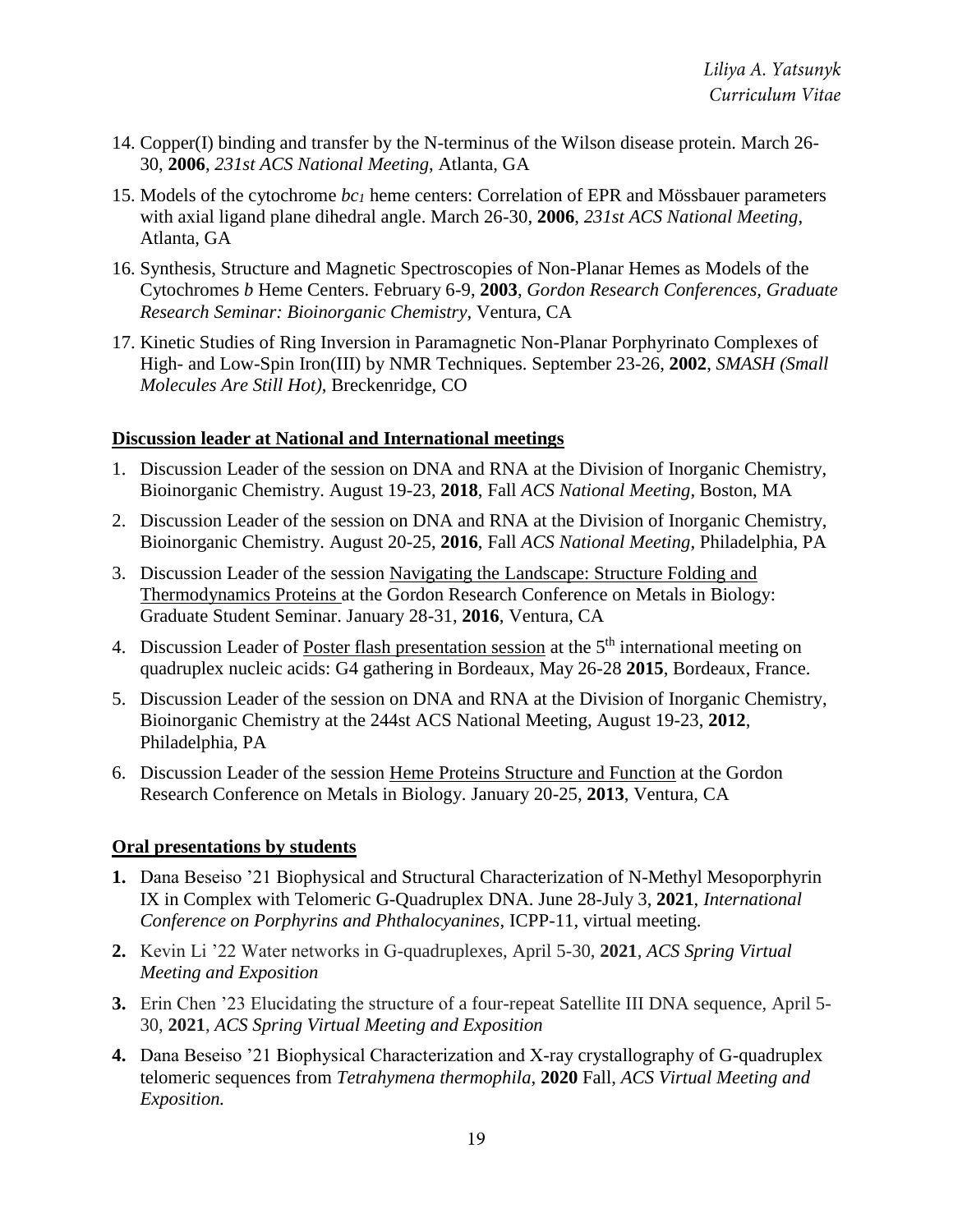- **5.** Dana Beseiso '21 Structural studies on telomeric *Tetrahymena thermophila* sequences, November 9, **2019**, *Philadelphia Inorganic Colloquium*, St. Joseph University, Philadelphia PA
- **6.** Linda Lin ´20 Crystal structure and biophysical studies of telomeric G-quadruplex DNA with a small molecule ligand, April 6, **2019**, *Annual Intercollegiate Student Chemists Convention*, Gettysburg, PA
- **7.** Deondre Jordan ´19 Pursuing the secondary structure of cancer-related DNA repeats using biophysical methods. August 19-23, **2018**, *ACS National Meeting*, Boston, MA
- **8.** Linda Lin ´20 Interaction of G-quadruplex DNA with NMM as an anticancer strategy. Apr 7, 2018, *Intercollegiate Student Chemists Convention*, Elizabethtown, PA. 2<sup>nd</sup> place for the **best Biochemistry talk**
- 9. Deondre Jordan ´19 Biophysical efforts toward the secondary structure of DNA repeats associated with replication stress. Apr 7, **2018**, *Intercollegiate Student Chemists Convention*, Elizabethtown, PA.
- 10. Linda Lin ´20 Interaction of telomeric DNA with NMM as an anticancer strategy. Sept 23, **2017**, *14th Undergraduate Fall Research Symposium,* Haverford College, Haverford, PA
- 11. Deondre Jordan ´19 Mutagenesis study of intrinsically difficult-to-replicate tandem DNA sequences implicated in cancer. Aug 20-24, **2017**, *254th ACS National Meeting*, Washington, DC
- 12. Barrett Powell ´18 Efforts toward the crystal structure of CAGAGG repeats. Aug 20- 24, **2017**, *254th ACS National Meeting*, Washington, DC
- 13. Deondre Jordan ´19 Investigating the secondary structure of non-canonical DNA implicated in Cancer. Nov 9-12 **2016**, *Annual Biomedical Conference for Minority Students (ABRCMS)*, Tampa FL. Recognized by the Biochemistry Award.
- 14. Barrett Powell ´18 Pursuing the Secondary Structure of CAGAGG Repeat. August 20-25, **2016**, *252nd ACS National Meeting*, Philadelphia, PA
- 15. Josh Turek-Herman ´16 at Mid-Atlantic Seaboard Inorganic Symposium at Temple, July **2014**
- 16. Steven Barrett ´13 and Michelle Ferreira ´14 Structural considerations of the NMM-Tel22 complex. Sept 22, **2012**, *9 th Undergraduate Fall Research Symposium,* Haverford College, Haverford, PA
- 17. Jack Nicoludis ´12, Sept **2011**, *9 th Undergraduate Fall Research Symposium*, Haverford College, Haverford, PA

#### **Poster Presentations at National and International Meetings**

(undergraduate co-authors underlined; presenters are marked with \*)

1. Dana Beseiso '21\* Biophysical and structural characterization of Tetrahymena thermophila G-Quadruplexes alone and in complex with N-methyl mesoporphyrin IX, *ACS Spring Virtual Meeting and Exposition*, April 5-30, **2021**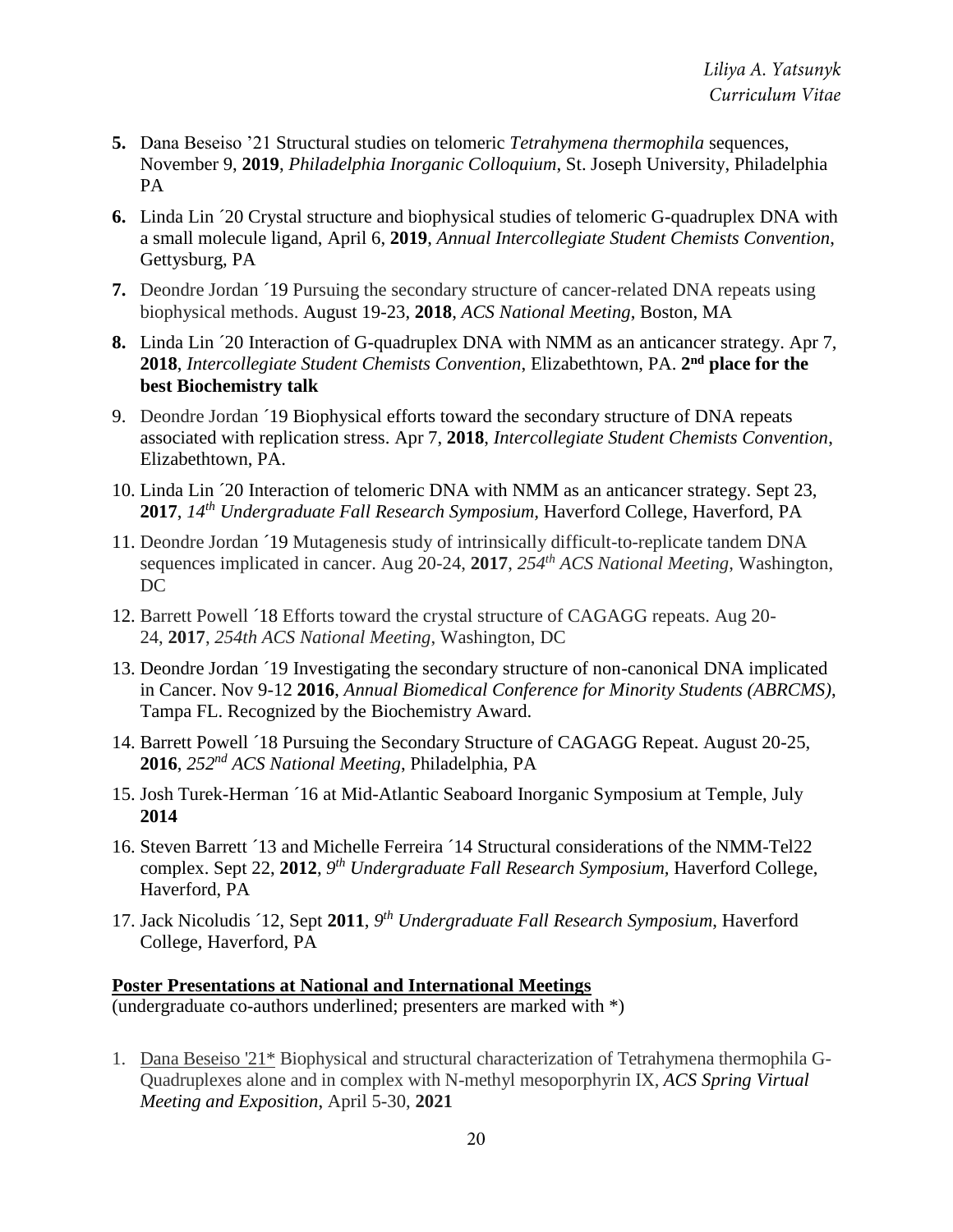- 2. Dana Beseiso '21\* Biophysical Characterization and X-ray Crystallography of Telomeric G-Quadruplex Structures from *Tetrahymena thermophila. Nov 9-13* **2020**, virtual *Annual Biomedical Research Conference for Minority Students (ABRCMS).* **Presenter awardee in the division of Biochemistry and Molecular Biology.**
- 3. Rubien, J.\* Yatsunyk L. A. RNA-Protein Phase Separation in Cancer: Investigating Human Satellite II RNA Structure and Function. February 15-19 **2020**, *64th Annual Meeting of the Biophysical Society* San Diego, CA. **Undergraduate Poster Award Competition Winner**
- 4. Lee H. K.\*; Nyovanie, S.; Tahiliani, M.; Yatsunyk, L. A. Exploring structures of SAT2 centromeres. November 9-12, **2018**, *Annual Biomedical Conference for Minority Students (ABRCMS)*, Tampa FL.
- 5. Lee H. K.\*; Nyovanie, S.; Tahiliani, M.; Yatsunyk, L. A. Exploring structures of Satellite 2 centromeres August 19-23, **2018**, *ACS National Meeting*, Boston, MA
- 6. Lin, Y.\*; Yatsunyk, L. A. Crystal structure and biophysical studies of telomeric Gquadruplex DNA in complex with a small molecule ligand. August 19-23, **2018**, *ACS National Meeting*, Boston, MA
- 7. Yatsunyk, L. A.\*; Powell, B.; Jordan, D.; Lin, L.; Gao, A. Structural studies of non-canonical DNA and DNA-ligand complexes. January 21-26, **2018**, *Gordon Research Conference: Metals in Biology*, Ventura, CA
- 8. Lin, Y.; Yatsunyk, L. A. Biophysical and structural studies of telomeric DNA with a small molecule ligand as an anticancer strategy. November 1-4, **2017**, *Annual Biomedical Research Conference for Minority Students,* Phoenix, AZ. Received Travel Award & Biochemistry Poster Award.
- 9. Powell, B.\*; Jordan, D.\*; Chen, J.\*; Brown, E.; Yatsunyk, L. A. Efforts toward the crystal structure of CAGAGG repeats. August 20-24, **2017**, *254th ACS National Meeting*, Washington, DC
- 10. Lin, Y.\*; Gao, A.\*; Yatsunyk, L. A. Pursuing the crystal structures of G-quadruplex DNA in complex with small molecule ligands. August 20-24, **2017**, *254th ACS National Meeting*, Washington, DC
- 11. Powell, B.\*; Chen, J.; Jordan, D.; Brown, E. B.; Yatsunyk, L. A. Pursuit of the Crystal Structure of CAGAGG Repeats in DNA. May 31 - June 3, **2017**, *G4thering: 6th International Meeting on Quadruplex Nucleic Acids*, Prague, Czech Republic
- 12. Jordan, D.\*; Chen, J.; Powell, B.; Brown, E. B.; Yatsunyk, L. A. The secondary structure of CAGAGG repeats linked to replication fork collapse. May 31 - June 3, **2017**, *G4thering: 6th International Meeting on Quadruplex Nucleic Acids*, Prague, Czech Republic
- 13. Yatsunyk, L. A.\*; Gao, A.; Malawi, S.; Sabharwal, N. C.; Nicoludis, J. M.; Barrett, S. P. N-Methyl mesoporphyrin IX selectively stabilizes parallel stranded G-quadruplex DNA. Jan 22-27, **2017**, *Gordon Research Conference: Metals in Biology*, Ventura, CA
- 14. Xiang, I. M.;\* Kaufman, B.; Yatsunyk, L. A. Interactions of RHPS4 with human mitochondrial DNA. Aug 21-25, **2016**, *252st ACS National Meeting*, Philadelphia, PA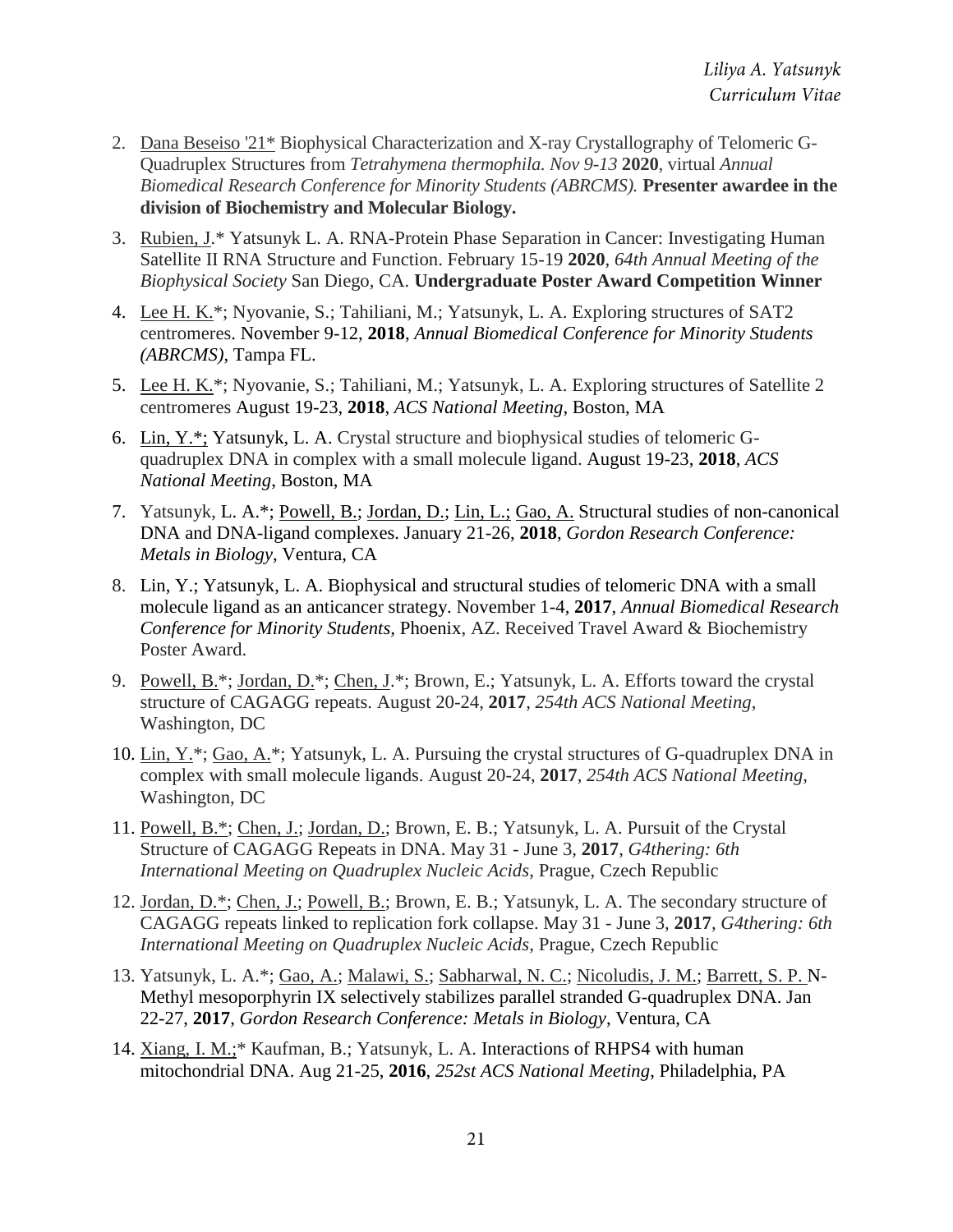- 15. Jordan, D.\*; Malawi, S.\*; Barrett, P.M.; Interactions between noncanonical secondary DNA and ligands. Aug 21-25, **2016**, *252st ACS National Meeting*, Philadelphia, PA
- 16. Boschi, E.\*; Davis, S.; Taylor, S.; Jin, R.; Buenaventura, J.; Seigel, L; Purohit, V.; Butterworth, A.; Sheriff A.; Mastroianni, C.; Sheardy, R.; Yatsunyk, L.; Azam, M. Systematic study of G-quadruplex DNA complexes with cationic porphyrin TMPyP4 and its metal derivatives. Aug 21-25, **2016**, *252st ACS National Meeting*, Philadelphia, PA, USA.
- 17. Tran,V.T.; Turek-Herman, J.; Ferreira, M.; Williams, B. R.; Burgmayer, S. J. N.; Yatsunyk, L. A.\* Interactions of ruthenium polypyridyl complexes with human telomeric DNA. Jan 25- 29, **2015**, *Gordon Research Conference: Metals in Biology*, Ventura, CA
- 18. Nicoludis, J. M.; Barrett, S. P.; Miller, S.; Yatsunyk, L. A.\* Structural insights into complex between human telomeric quadruplex DNA and N-methylmesoporphyrin IX. July 22-26, **2013**, *International Conference on Bioinorganic Chemistry*, Grenoble, France
- 19. Barrett, S. P.\*; Ferreira, M. N.\*; Nicoludis, J. M.; Miller, S.; Yatsunyk, L. A. Structural aspects of the interaction between human telomeric G-quadruplexes and *N*-methyl mesoporphyrin IX. Feb 2-6, **2013**, *Biophysical Society 57th Annual Meeting*, Philadelphia, PA
- 20. Barrett, S. P.; Ferreira, M. N.; Nicoludis, J. M.; Miller, S.; Yatsunyk, L. A.\* Structural aspects of the interaction between human telomeric G-quadruplexes and *N*-methyl mesoporphyrin IX. Jan 20-25, **2013**, *Gordon Research Conference on Metals in Biology*, Ventura, CA
- 21. Sabharwal, N. C.\*; Tran,V. T.\*; Williams, B.R.; Burgmayer,S. J. N.; Yatsunyk, L. Y. Investigation of the interactions between DNA and stabilizing metallic compounds. Aug 19- 23, **2012**, *244st ACS National Meeting*, Philadelphia, PA
- 22. Nicoludis, J. M.\*; Barrett, S. P.\*; Ferreira, M. N.\*; Miller, S.; Yatsunyk, L. A. Interaction of human telomeric DNA with N-methyl mesoporphyrin IX. Aug 19-23, **2012**, *244st ACS National Meeting*, Philadelphia, PA
- 23. Nicoludis, J. M.; Barrett, S. P.; Yatsunyk, L. A.\* N-methylmesoporphyrin IX discriminates between different telomeric quadruplex DNA structures. Jan 22- 27, **2012**, *Gordon Research Conference on Metals in Biology*, Ventura, CA
- 24. Nicoludis, J. M.\*; Barrett, S. P.; Yatsunyk, L. A. Stabilization and structural rearrangement of Tel22 in the presence of NMM under low K<sup>+</sup> conditions. June 28-July 1, **2011**, *Third International Meeting on GQ and G-assembly*, Sorrento, Italy
- 25. Nicoludis, J. M.; Barrett, S. P.; Yatsunyk, L. A.\* Interaction of NMM with human telomeric DNA. Jan 31-Feb 5, **2011**, *Gordon Research Conference on Metals in Biology*, Ventura, CA
- 26. Bhattacharjee, A.; Kornfilt D.; Yatsunyk, L.\* Induction of parallel G-quadruplex DNA by ZnT4 porphyrin. Jan 30-Feb 4, **2010**, *Gordon Research Conference on Metals in Biology*, Ventura, CA
- 27. Butterworth, A.; Chirayath, L. A.; Taylor, S.; Yatsunk, L. A., Azam, M.\* Interaction of cationic porphyrin and its metal derivatives with G-quadruplex DNA. Aug 16-19, **2009**, *237th ACS National Meeting*, Washington, DC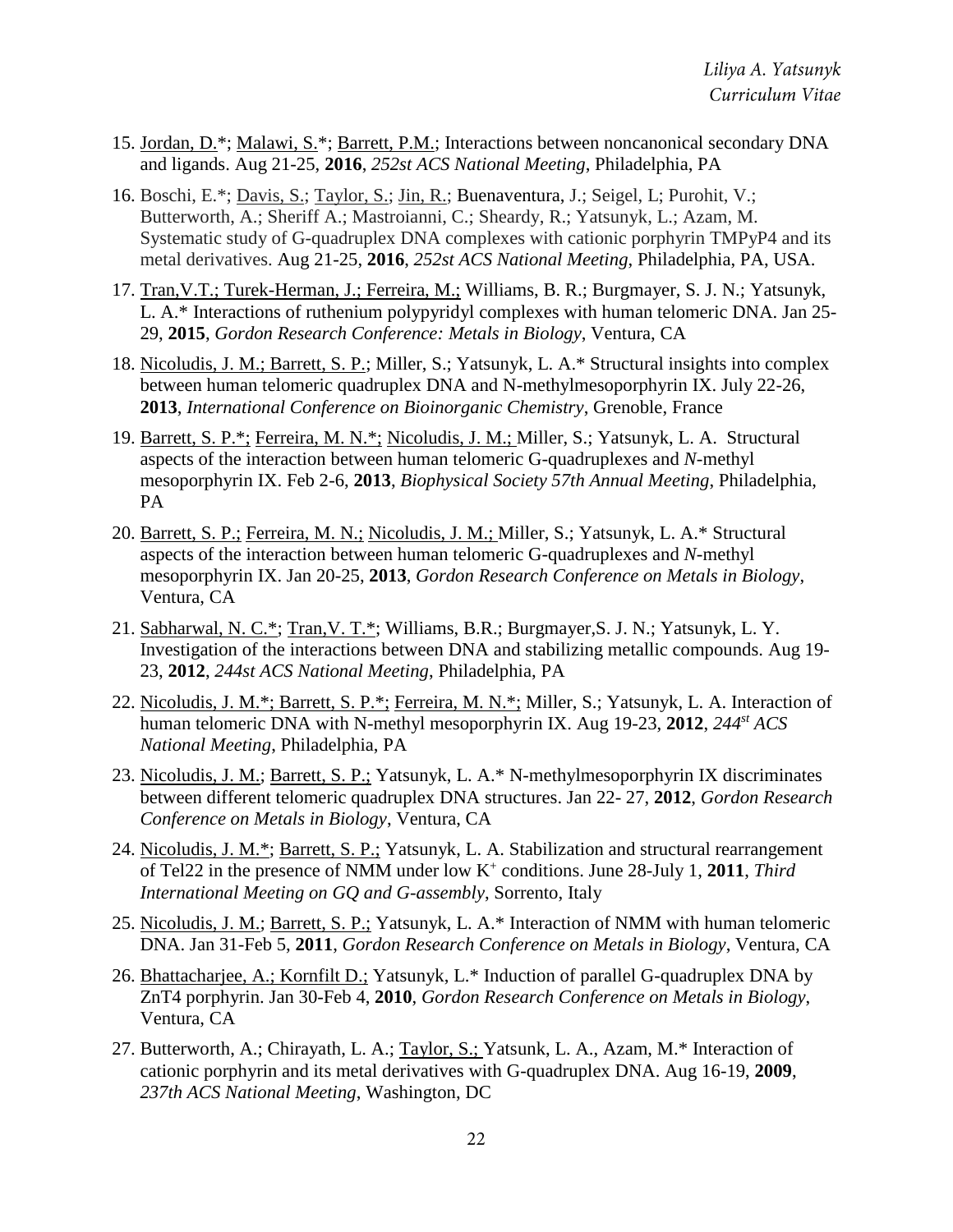- 28. Butterworth, A.; Chirayath, L. A.; Yatsunk, L. A., Azam, M\*. Interaction of cationic porphyrin and its metal derivatives with G-quadruplex DNA. Apr 18-21, **2009**, *2 nd International Meeting on Quadruplex DNA,* Louisville, KY
- 29. Taylor, S.; Bhattacharjee, A.; Halley, D.; Marquardt, D.; Azzellini, G.; Yatsunyk, L.\* Interaction of cationic porphyrins with G-quadruplex DNA. Apr 18-21, **2009**, *2 nd International Meeting on Quadruplex DNA,* Louisville, KY
- 30. Taylor, S.; Bhattacharjee, A.; Halley, D.; Marquardt, D.; Azzellini, G.; Yatsunyk, L.\* Interaction of cationic porphyrins with G-quadruplex DNA. Jan 25-30, **2009**, *Gordon Research Conferences on Metals in Biology*, Ventura, CA
- 31. Taylor, S.\*; Bhattacharjee, A.\*; Halley, D.; Marquardt, D.\*; Azzellini, G.; Yatsunyk, L. Study of cationic porphyrins' interactions with G-quadruplex DNA" Aug 17-21, **2008**, *236th ACS National Meeting*, Philadelphia, PA
- 32. Yatsunyk, L. A.\*; Easton, J. A.; Kim, L. R.; Sugarbaker, S. A.; Crowder, M. W.; Rosenzweig, A. C. Structure and Metal Binding Properties of ZnuA from *E. coli*. Jan **2008**, *Gordon Research Conferences on Metals in Biology*, Ventura, CA
- 33. Yatsunyk, L. A.\*; Rosenzweig, A. C. Copper(I) Binding and Transfer by the N-terminus of the Wilson Disease Protein. June 17-22, **2006**, *FASEB conference: Trace Element Micronutrients: Integrating Basic and Applied Research*, Snowmass Village, CO
- 34. Yatsunyk, L. A.\*; Rosenzweig, A. C. Copper(I) Binding and Transfer by the N-terminus of the Wilson Disease Protein. July 31-Aug 5, **2005**, *12th International Conference on Bioinorganic Chemistry*, Ann Arbor, MI
- 35. Yatsunyk, L. A.\*; Wernimont, A. K.; Rosenzweig, A. C. Binding of Copper(I) by the Wilson Disease Protein. Oct 23-28, **2004**, *4 th International Meeting on "Copper Homeostasis and its Disorder: Molecular and Cellular Aspects"* Ischia, Italy
- 36. Yatsunyk, L. A.\*; Walker, F. A. Structure, NMR, EPR and Magnetic Susceptibility of [ORTPP(4-CNPy)2]ClO<sup>4</sup> complexes. Feb 6-9, **2003**, *Gordon Research Conferences, Graduate Research Seminar: Bioinorganic Chemistry*, Ventura, CA
- 37. Yatsunyk, L. A.\*; Walker, F. A. Low-spin Ferriheme Models of the Cytochromes: Correlation of Molecular Structure and EPR Spectral Type. July, **2002**, *EUROBIC-6,* Lund/Copenhagen, Sweden/Denmark
- 38. Walker, F. A.; Yatsunyk, L. A.\*; Suga, M. Correlation of Molecular Structure and EPR Spectral Type in Low-Spin Ferriheme Models of the Cytochromes, and Effects on Reduction Potentials. July, **2002**, *XXXV International Conference on Coordination Chemistry*, Heidelberg, Germany
- 39. Yatsunyk, L. A.\*; Walker, F. A. Kinetic Studies of Ring Inversion of Paramagnetic Non-Planar Porphyrinato Complexes of High- and Low-Spin Iron(III) by NMR Techniques. April **2002**, *43rd ENC (Experimental NMR Conference)*, Asilomar, CA
- 40. Yatsunyk, L. A.\*; Walker, F. A. EPR and X-Ray Crystallographic Studies of non-Planar Porphyrins. January **2002**, *Gordon Research Conferences, Graduate Research Seminar: Bioinorganic Chemistry*, Ventura, CA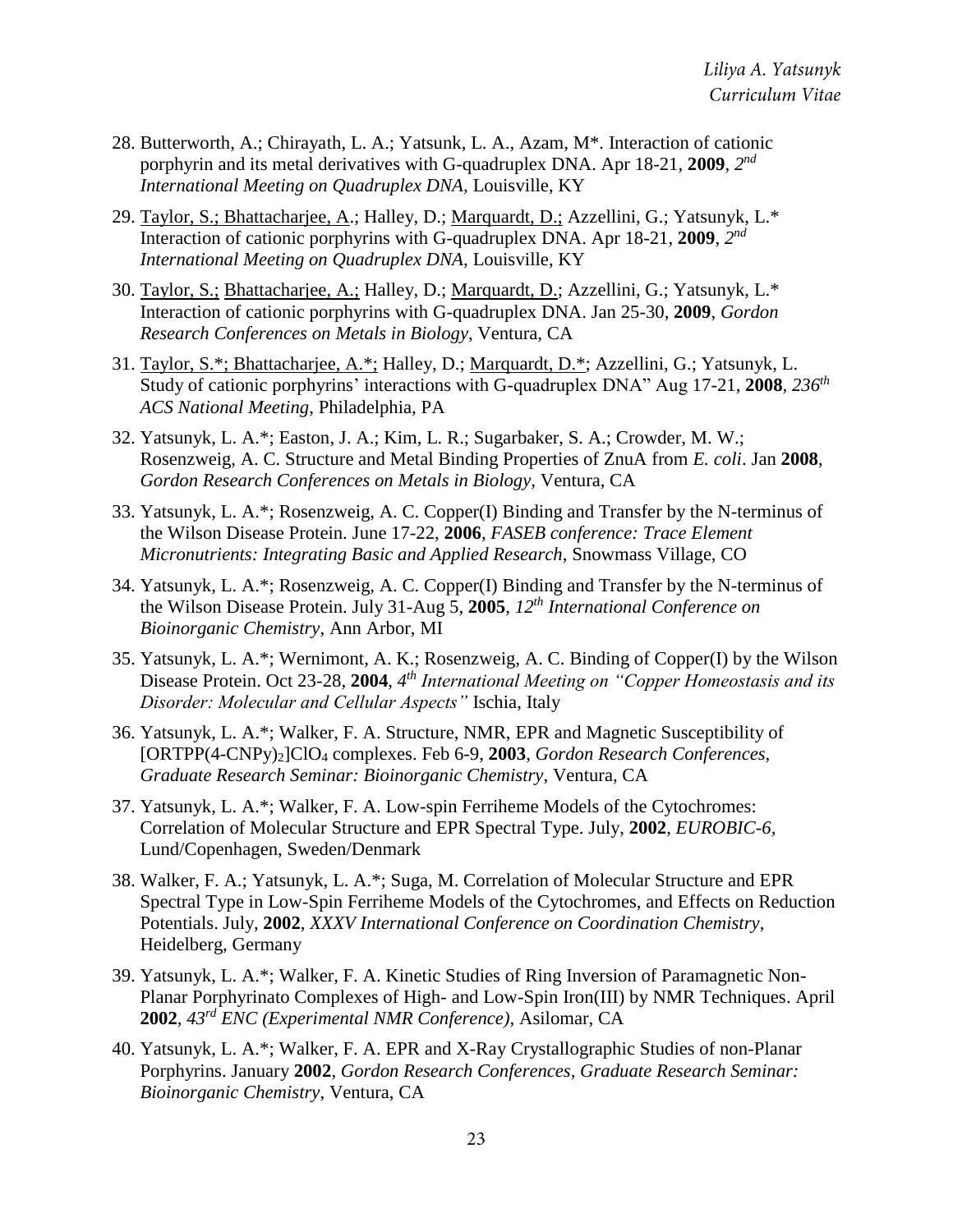- 41. Yatsunyk, L. A.\*; Walker, F. A. NMR, EPR and X-ray Crystallographic Studies of Paramagnetic non-Planar Porphyrinato Complexes of High- and Low-Spin Iron(III). April **2001**, *National ACS Meeting*, San Diego, CA
- 42. Yatsunyk, L. A.\*; Walker, F. A. NMR, EPR and X-ray Crystallographic Studies of Paramagnetic non-Planar Porphyrinato Complexes of High- and Low-Spin Iron(III). March **2001**, *42nd ENC (Experimental NMR Conference)*, Orlando, FL
- 43. Yatsunyk, L. A.\*; Walker, F. A. NMR, EPR and X-ray Crystallographic Studies of Paramagnetic non-Planar Porphyrinato Complexes of High- and Low-Spin Iron(III). January **2001**, *Gordon Research Conferences, Graduate Research Seminar: Bioinorganic Chemistry*, Ventura, CA
- 44. Panchuk, O.\*; Savitsky, A.; Ulyanitsky, K.; Parfenyuk, O.; Yatsunyk, L.; Ilashcuk, A. IV-A group dopants in CdTe, obtained by low-temperature method: electrical and optical properties. September 8-12, **1997**, *Second International School Conference. Physical Problems in Material Science of Semiconductors*, Chernivtsy, Ukraine
- 45. Fochuk, P.\*; Shcherbak, L.; Yatsunyk, L.; Panchuk, O.; Odulov, S. CdTe<Ge>as photorefractive material. June 11-13, **1997**, *Topical Meeting on Photorefractive Materials, Effects, and Devices (PR'97)*, Nihon Aerobic Center, Chiba, Japan
- 46. Fochuk, P.\*; Yatsunyk, L.; Shcherbak, L.; Panchuk, L. Point defects in CdTe crystals, doped with amphoteric elements. **1996**, *Solid State Crystals: Growth and Characterization*, Zacopane, Poland

#### **Honors and Awards**

- Pfizer Summer Undergraduate Research Fellowship Award to research student David Kornfilt for summer 2008 and to Michelle Ferreira for summer 2013
- Camille and Henry Dreyfus Foundation Faculty Start-up Award
- □ Katten Muchin Rosenman Travel Scholarship Award, 2006
- □ Nominee for Marvel Fellowship, University of Arizona, 2002
- ENC (Experimental NMR Conference) Student Travel Stipend 2001, 2002
- □ Mid Career Award, Department of Chemistry, University of Arizona, 2000, 2001
- Teaching Commendation, Department of Chemistry, University of Arizona, 2000

#### **Student Awards**

- □ Barry Goldwater Scholarship honorable mention (D. Jordan '19);
- ACS, Division of Inorganic Chemistry Award for Undergraduate Research honorable mention (B. Powell '18);
- $\Box$  Fulbright (S. Davis '15);
- □ National Science Foundation Graduate Research Fellowship (S. Barrett '13 and J. Nicoludis  $^{\circ}12$ :
- $\Box$  Barry Goldwater Scholarship (J. Nicoludis '12);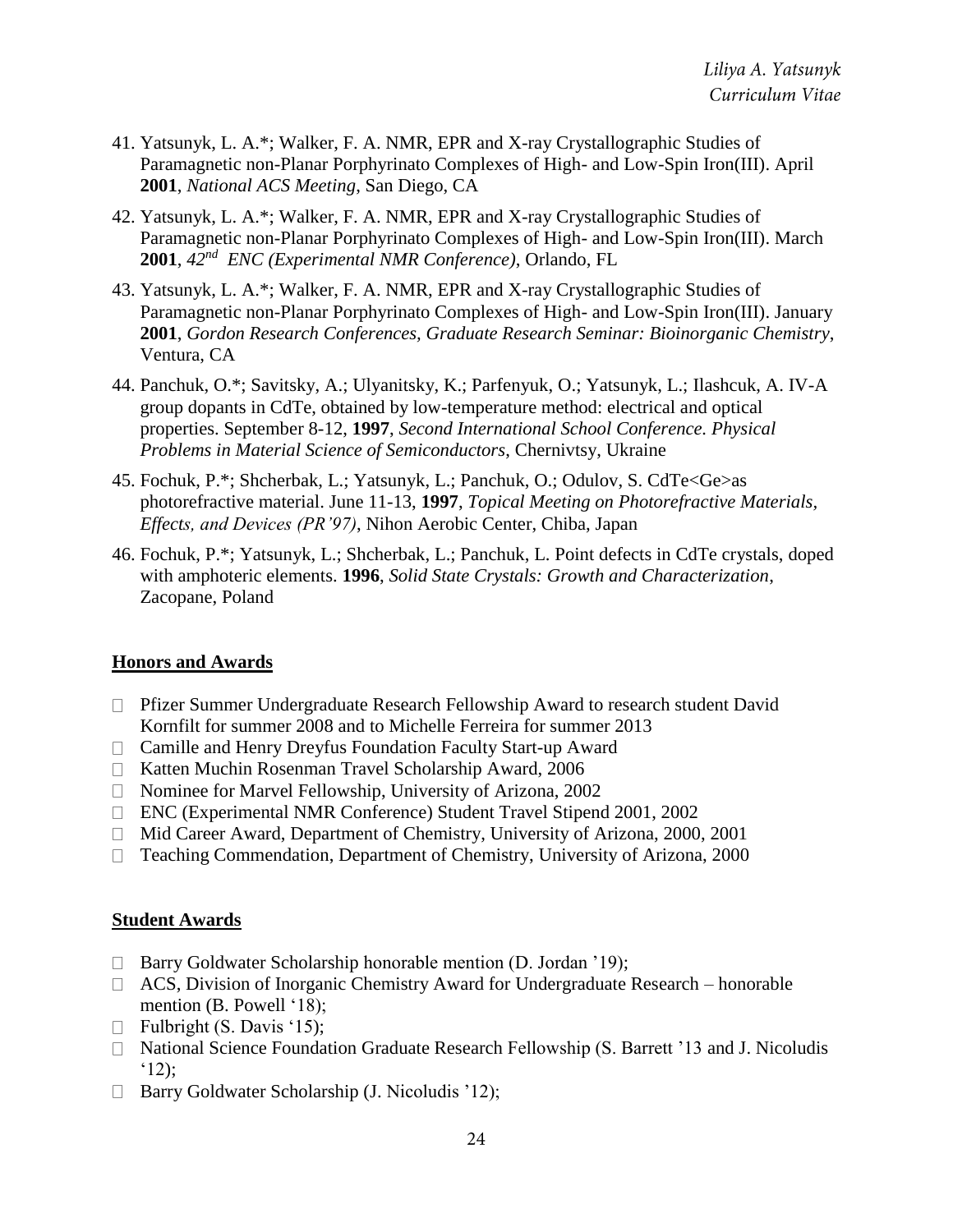- $\Box$  National Defense Science and Engineering Graduate Fellowship (J. Nicoludis '12);
- ASC-SURF fellowship (M. Ferreira '14 and D. Kornfilt '09).

#### **Poster Presentations at Local and Regional Meetings**

(undergraduate co-authors underline; presenters are marked with \*)

- 1. McCarthy, S.\*; Miao, J.; Beseiso D.; Lin, L.;Yatsunyk, L. Y. Studying and solving the structure of G-quadruplex TET sequences. January 22, **2020**, *ACS - Philadelphia Local Section, Younger Chemist Committee annual poster session*, University of Sciences, Philadelpha, PA.
- 2. Beseiso, D.\*; Miao, J.; McCarthy, S.; Yatsunyk, L. Y. Biophysical and X-ray characterization of telomeric G-quadruplex. January 22, **2020**, *ACS - Philadelphia Local Section, Younger Chemist Committee annual poster session*, University of Sciences, Philadelpha, PA.
- 3. McCarthy, S.\*; Miao, J.; Beseiso D.; Lin, L.;Yatsunyk, L. Y. Studying and solving the structure of G-quadruplex TET sequences. November 9, **2019**, *Philadelphia Inorganic Colloquium,* St. Joseph University, Philadelphia, PA.
- 4. Miao, J.\*; Beseiso D.; Yatsunyk, L. Y. Biophysical Characterization and Crystallization of *Tetrahymena thermophila* Telomeric Sequences. November 9, **2019**, *Philadelphia Inorganic Colloquium,* St. Joseph University, Philadelphia, PA.
- 5. Miao, J.\*; Beseiso D.; Yatsunyk, L. Y. Biophysical Characterization and Crystallization of *Tetrahymena thermophila* Telomeric Sequences. September 12-13, **2019**, *Swarthmore Chapter Sigma Xi Poster Session,* Swarthmore, PA.
- 6. Lin, L. Y.\*; Yatsunyk, L. Y. Biophysical Characterization and Crystallization of *Tetrahymena thermophila* Telomeric Sequences. September 12-13, **2019**, *Swarthmore Chapter Sigma Xi Poster Session,* Swarthmore, PA.
- 7. Beseiso, D.\*; Miao, J.; Yatsunyk, L. Y. Studying and Solving the Structures of G-Quadruplex TET Sequences. September 12-13, **2019**, *Swarthmore Chapter Sigma Xi Poster Session,* Swarthmore, PA.
- 8. Rubien, J.\*; Portz, B.; Midla, S.; Rabeler C.; Yatsunyk, L. Y.; Carone, D. The physics of cancer: human satellite II RNA structure and functions. September 12-13, **2019**, *Swarthmore Chapter Sigma Xi Poster Session,* Swarthmore, PA.
- 9. Jordan, D.\*; Powell, B. M.; Chen, J.; Brown, E.; Yatsunyk, L. A. Biophysical efforts toward the structure of tandem DNA repeats linked to replication stress. September 14, **2018,** *Swarthmore Chapter Sigma Xi Poster Session,* Swarthmore, PA.
- 10. Lee, H. K.\*; Nyovanie, S. T.; Yatsunyk, Y. A.; Tahiliani, M. Exploring Secondary Structures of SAT2 Centromeres. September 14, **2018,** *Swarthmore Chapter Sigma Xi Poster Session,* Swarthmore, PA.
- 11. Lin, L. Y.\*; Powell, B. M.; Yatsunyk, Y. A. Crystal structure and biophysical studies of telomeric G-quadruplex DNA in complex with a small molecule ligand. September 14, **2018,** *Swarthmore Chapter Sigma Xi Poster Session,* Swarthmore, PA.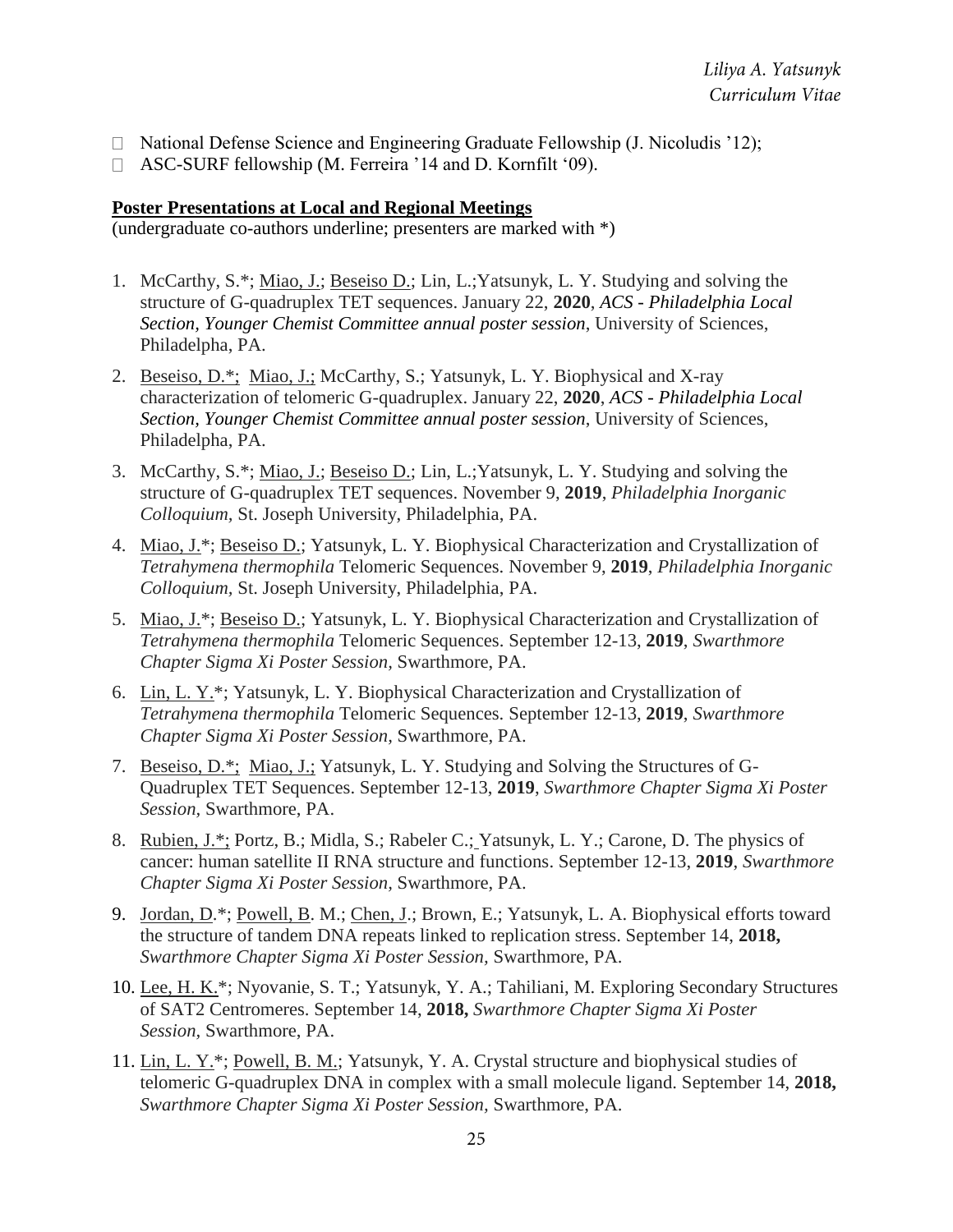- 12. Yett, A.\*; Nyovanie, S. T.; Yatsunyk, Y. A. Towards the crystal structures of VEGF and G4TERT. September 14, **2018,** *Swarthmore Chapter Sigma Xi Poster Session,* Swarthmore, PA.
- 13. Lin, Y.\*; Yatsunyk, L. A. Biophysical and structural studies of telomeric G-quadruplex DNA with a small molecule ligand as an anticancer strategy. May 5, **2018**, *11th Frontiers in Chemistry and Biology Symposium*, University of Pennsylvania, Philadelphia, PA, USA **3 d place for the best undergraduate poster.**
- 14. Nyovanie S.T.\*; Yett A.; Yatsunyk L. A. Interactions between promoter region Gquadruplex DNA and N-methylmesoporphyrin IX. May 5, **2018**, 11th *Frontiers in Chemistry and Biology Symposium, FCBIS,* University of Pennsylvania, Philadelphia, PA, USA
- 15. Powell, B. P.\*; and Yatsunyk L. A. Structural studies of CAGAGG repeats from difficult-toreplicate regions of the mammalian genome. May 5, **2018**, *11th Frontiers in Chemistry and Biology Symposium, FCBIS,* University of Pennsylvania, Philadelphia, PA, USA
- 16. Lin, Y.\*; Yatsunyk, L. A. Biophysical and structural studies of telomeric G-quadruplex DNA with a small molecule ligand as an anticancer strategy. April 10, **2018**, *ACS - Philadelphia*  Local Section, Younger Chemist Committee 13<sup>th</sup> annual poster session, Temple, PA 2<sup>nd</sup> place **for the best undergraduate poster**
- 17. Nyovanie, S. T.; Yett, A.\*; Yatsunyk, L. A. Interactions between promoter region Gquadruplex DNA and N-methylmesoporphyrin IX. April 10, **2018**, *American Chemical Society - Philadelphia Local Section, Younger Chemist Committee 13th annual poster session*, Temple, PA
- 18. Powell, B.; Jordan, D.; Chen, J.; Brown, E.; Yatsunyk, L. A. Efforts towards the Crystal Structure of a Noncanonical DNA Repeat Implicated in Cancer. October 27, **2017**, *Genetics Society of America Early Career Scientist Symposium*, New York, NY. Presented by Samantha Nyovanie\*
- 19. Xiang, I. M.\*; Lin, Y.; Yatsunyk, L. A. Interactions of telomeric DNA with small molecule ligands as an anticancer strategy. October 28, **2017**, *Philadelphia Inorganic Colloquium (PCI-5)*, Swarthmore, PA.
- 20. Jordan, D.\*; Barrett, P.\*; Chen, J.; Brown, E.; Yatsunyk, L. A. Surveying the fold of DNA repeats associated with replication fork collapse. October 28, **2017**, *Philadelphia Inorganic Colloquium (PCI-5)*, Swarthmore, PA.
- 21. Jordan, D.\*; Barrett, P.\*; Chen, J.; Brown, E.; Yatsunyk, L. A. Surveying the fold of DNA repeats associated with replication fork collapse. September 23, **2017**, *Haverford Undergraduate Research Symposium*, Haverford, PA
- 22. Jordan, D.\*; Barrett, P.\*; Chen, J.; Brown, E.; Yatsunyk, L. A. Surveying the fold of DNA repeats associated with replication fork collapse. September 22, **2017**, *Swarthmore Chapter Sigma Xi Poster Session,* Swarthmore, PA
- 23. Gao, A;\* Yatsunyk, L.A.; Structural Studies of Non-Canonical DNA Sequences with stabilizing ligands. October 28, **2017**, *Philadelphia Inorganic Colloquium (PIC-5)*, Swarthmore, PA.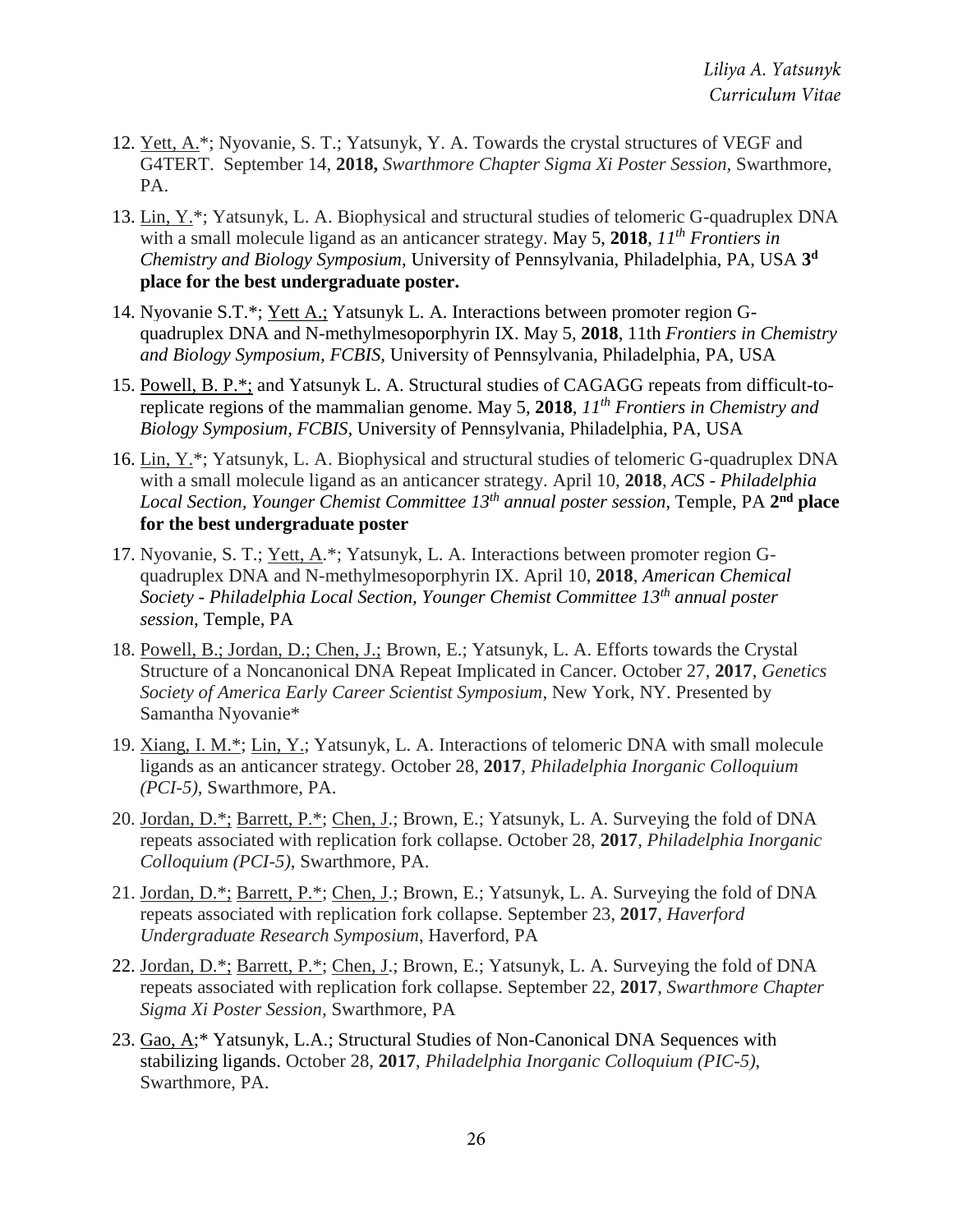- 24. Gao, A;\* Yatsunyk, L.A.; Structural Studies of Non-Canonical DNA Sequences with stabilizing ligands. September 23, **2017**, *Haverford Undergraduate Research Symposium*, Haverford, PA.
- 25. Gao, A;\* Yatsunyk, L.A.; Structural studies of non-canonical DNA sequences with stabilizing ligands. September 21-22, **2017**, *Sigma Xi Poster Session*, Swarthmore, PA.
- 26. Lin, Y.\*; Yatsunyk, L. A. Interaction of telomeric DNA with *N*-methyl mesoporphyrin IX as an anticancer strategy. October 28, **2017**, *Philadelphia Inorganic Colloquium (PIC-5)*, Swarthmore, PA.
- 27. Lin, Y.\*; Yatsunyk, L. A. Interaction of telomeric DNA with *N*-methyl mesoporphyrin IX as an anticancer strategy. September 23, **2017**, *Haverford Undergraduate Research Symposium*, Haverford, PA
- 28. Lin, Y.\*; Yatsunyk, L. A. Biophysical and structural studies of telomeric DNA with a small molecule ligand as an anticancer strategy. September 21-22, **2017**, *Swarthmore Chapter Sigma Xi Poster Session,* Swarthmore, PA.
- 29. Nyovanie, S. T.\*; Yatsunyk, L. A. Toward structure of the G-quadruplexes formed by VEGF and G4TERT. September 21-22, **2017**, *Swarthmore Chapter Sigma Xi Poster Session,*  Swarthmore, PA.
- 30. Nyovanie, S. T.\*; Yatsunyk, L. A. Toward structure of the G-quadruplexes formed by VEGF and G4TERT. October 28, **2017**, *Philadelphia Inorganic Colloquium (PIC-5),* Swarthmore, PA.
- 31. Nyovanie, S. T.\*; Yatsunyk, L. A. Toward structure of the G-quadruplexes formed by VEGF and G4TERT. September 23, **2017**, *Haverford Undergraduate Research Symposium*, Haverford, PA.
- 32. Powell, B.\*; Jordan, D.; Chen, J.; Brown, E.; Yatsunyk, L. A. Crystallization and phasing efforts of a noncanonical DNA sequence implicated in cancer. October 28, **2017**, *Philadelphia Inorganic Colloquium (PIC-5)*, Swarthmore, PA.
- 33. Powell, B.\*; Jordan, D.; Chen, J.; Brown, E.; Yatsunyk, L. A. Crystallization and phasing efforts of a noncanonical DNA sequence implicated in cancer. September 23, **2017**, *Haverford Undergraduate Research Symposium*, Haverford, PA.
- 34. Powell, B.\*; Jordan, D.; Chen, J.; Brown, E.; Yatsunyk, L. A. Crystallization and phasing efforts of a noncanonical DNA sequence implicated in cancer. September 21- 22, **2017**, *Swarthmore Chapter Sigma Xi Poster Session,* Swarthmore, PA.
- 35. Xiang, I. M.; Lin, Y.\*; Yatsunyk, L. A. Interactions of telomeric DNA with small molecule ligands as an anticancer strategy. June 4-6, **2017**, *ACS Middle Atlantic Regional Meeting*, Hershey, PA
- 36. Gao, A.\*; Yatsunyk, L. A. Characterizing the dimerization of N-Methyl Mesoporphyrin IX via fluorometric and UV-Vis analysis. June 4-6, **2017**, *ACS Mid-Atlantic Regional Meeting*, Hershey, PA.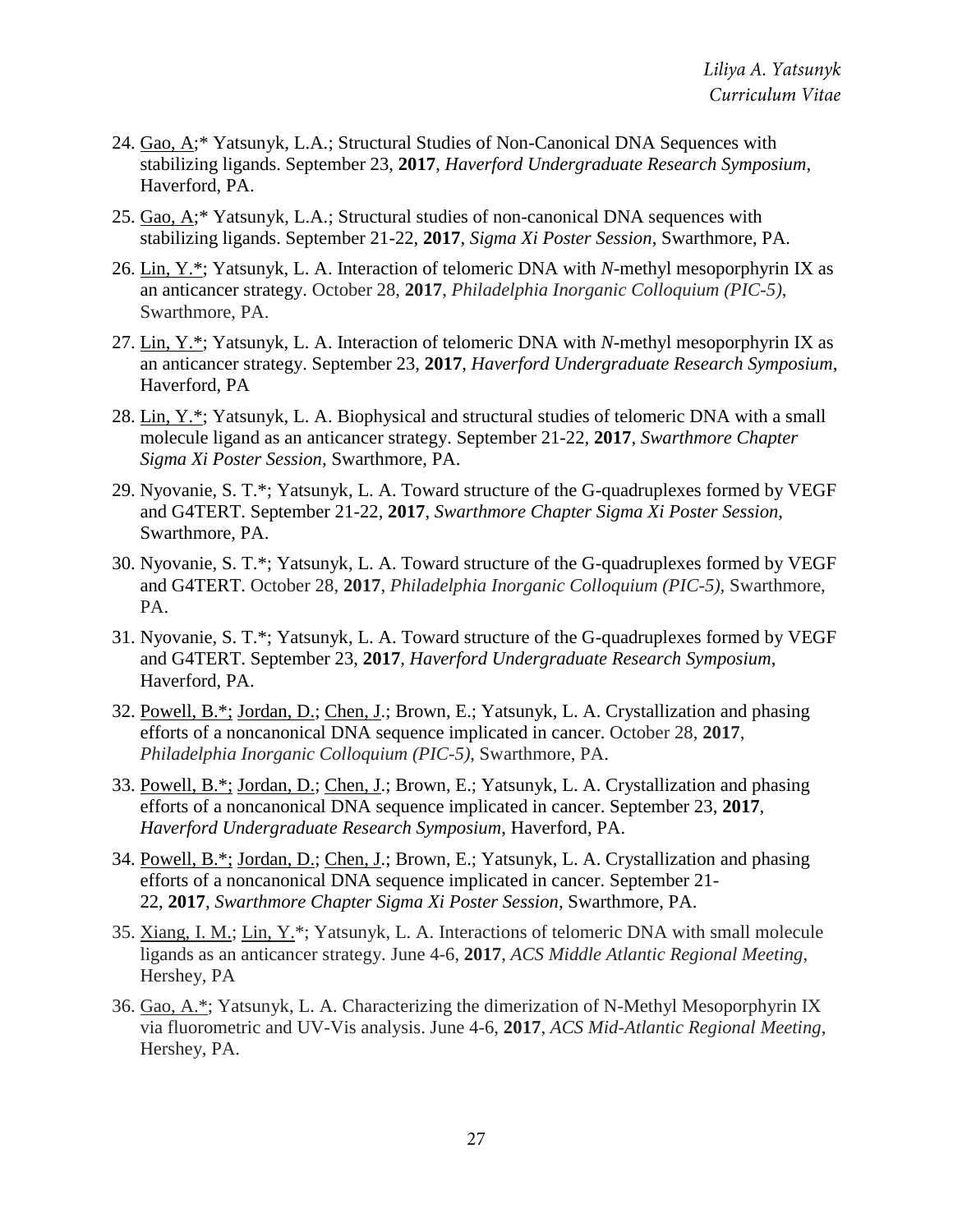- 37. Powell, B.;\* Chen, J.; Jordan D.; Brown, E.; Yatsunyk, L. A. Intrinsically difficult to replicate sequences: Crystallizing the (CAGAGG)<sup>n</sup> repeat sequence. November 5, **2016,**  *Philadelphia Inorganic Colloquium (PIC-4),* Villanova, PA
- 38. Jordan, D.;\* Barrett, P.M.; Brown, E.; Yatsunyk, L. A. Investigating the secondary structure of non-canonical DNA implicated in cancer. November 5, **2016,** *Philadelphia Inorganic Colloquium (PIC-4),* Villanova, PA
- 39. Gao, A.;\* Yatsunyk, L. A. Fluorometric studies on the dimerization patterns of N-methyl mesoporphyrin IX; Ho, L.;\* Sheth, A.; Yatsunyk, L. A. Characterization and crystallization of G-Quadruplex forming SRC DNA. November 5, **2016,** *Philadelphia Inorganic Colloquium (PIC-4),* Villanova, PA
- 40. Xiang, I. M.;\* Kaufman, B.; Yatsunyk, L. A. Interactions of human mitochondrial DNA with RHPS4. September 24, **2016**, *Haverford Undergraduate Research Symposium*, Haverford, PA
- 41. Jordan, D.;\* Barrett, P.M.; Brown, E.; Yatsunyk, L. A. Investigating the secondary structure of non-canonical DNA implicated in cancer. September 24, **2016**, *Haverford Undergraduate Research Symposium*, Haverford, PA
- 42. Powell, B.;\* Yatsunyk, L. A.; Chen, J.; Jordan D.; Tsai, Y.-C.; Shastri, N.; Brown, E. Intrinsically difficult to replicate sequences: Pursuing the structure of (CAGAGG)n repeats. September 24, **2016**, *Haverford Undergraduate Research Symposium*, Haverford, PA
- 43. Xiang, I. M.;\* Kaufman, B.; Yatsunyk, L. A. Interactions of RHPS4 with human mitochondrial DNA. Sept 15-16, **2016**, *Swarthmore Chapter Sigma Xi Poster Session,*  Swarthmore, PA
- 44. Jordan, D.\*; Malawi, S.\*; Barrett, P.M.; Interactions between noncanonical secondary DNA and ligands. Sept 15-16, **2016**, *Swarthmore Chapter Sigma Xi Poster Session,* Swarthmore, PA
- 45. Powell, B.;\* Chen. J.; Jordan D.; Tsai, Y.-C.; Shastri, N.; Brown, E.; Yatsunyk, L. A. Intrinsically difficult to replicate sequences: Pursuing the structure of (CAGAGG)n repeats. Sep15-16, **2016**, *Swarthmore Chapter Sigma Xi Poster Session,* Swarthmore, PA
- 46. Liu, A.\*; Malawi, S.\*; Powell B.\*; and Yatsunyk, L. A. Interactions between non-canonical DNA and ligands. March 19, **2016**, *Philadelphia Inorganic Colloquium (PIC-3),* University of Delaware, DE
- 47. Ruan, T. L.\*; Buyco, D. G.\*; Davis, S.; Yatsunyk, L. A. Interactions Between G-Quadruplex DNA and Porphyrin Ligands. March 19, **2016**, *Philadelphia Inorganic Colloquium (PIC-3),*  University of Delaware, DE
- 48. Chen, J.\*; Yatsunyk, L. A.; Brown, E.; Tsai, Y-Ch.;Shastri, N. Secondary Structure Investigation of (CAGAGG)n Repeats. September 17-18, **2015**, *Swarthmore Chapter Sigma Xi Poster Session,* Swarthmore, PA
- 49. Chen, J.\*; Yatsunyk, L. A.; Brown, E.; Tsai, Y-Ch.; and Shastri, N. Secondary Structure Investigation of (CAGAGG)n Repeats. September 19, **2015**, *Haverford Undergraduate Research Symposium*, Haverford, PA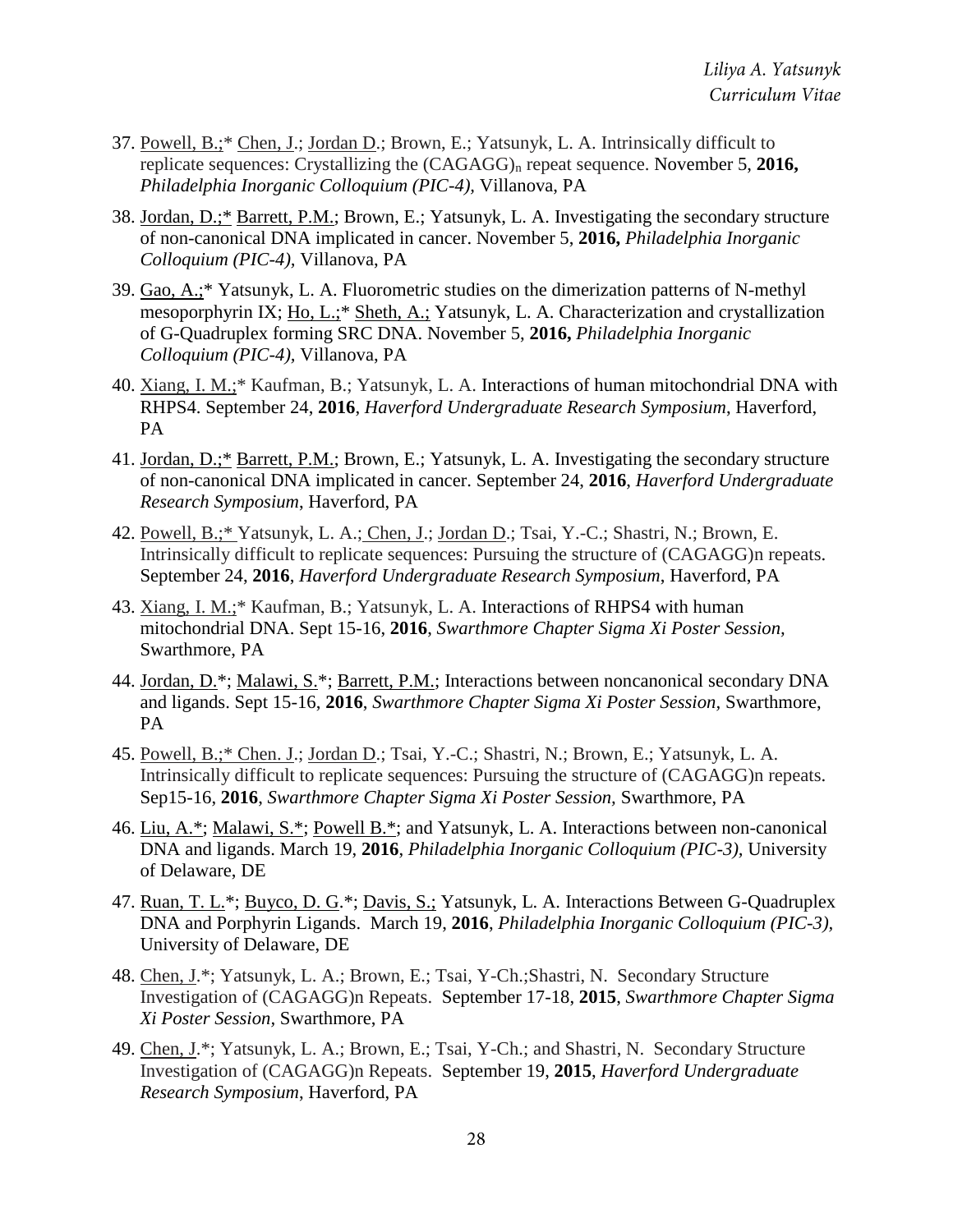- 50. Ruan, T. L.\*; Buyco, D. G.\*; Davis, S.; Yatsunyk, L. A. Interactions Between G-Quadruplex DNA and Porphyrin Ligands. September 17-18, **2015**, *Swarthmore Chapter Sigma Xi Poster Session,* Swarthmore, PA
- 51. Ruan, T. L.\*; Buyco, D. G.\*; Davis, S.; Yatsunyk, L. A. Interactions Between G-Quadruplex DNA and Porphyrin Ligands. September 19, **2015**, *Haverford Undergraduate Research Symposium*, Haverford, PA
- 52. Lee, J. H.\*; Chen, Y.\*; Yatsunyk , L. A. TCP and ZnTCP's stabilizing interactions with human telomeric DNA. September 19-20, **2014**, *Swarthmore Chapter Sigma Xi Poster Session,* Swarthmore, PA
- 53. Turek-Herman, J.\*; Tran, V.; Yatsunyk, L. A. Polypyridyl Ru Complexes as G-quadruplex DNA Stabilizers. September 19-20, **2014**, *Swarthmore Chapter Sigma Xi Poster Session,*  Swarthmore, PA
- 54. Davis, S.\*; Harbeck, C.; Tran, V.; Yatsunyk, L. A. Investigation of the quadruplex binding, stabilization, and selectivity of porphyrins with varying peripheral substituents. September 19-20, **2014**, *Swarthmore Chapter Sigma Xi Poster Session,* Swarthmore, PA
- 55. Davis, S.\*; Bledsoe, K.\*; Harbeck, C.; Tran, V.; Yatsunyk, L. A. Investigation of the quadruplex binding, stabilization, and selectivity of macrocyclic ligands. July 30, **2014**. *Mid-Atlantic Seaboard Inorganic Symposium*, Temple University, Philadelphia, PA
- 56. Lee, J. H.\*; Chen, Y.\*; Yatsunyk , L. A. TCP and ZnTCP's stabilizing interactions with human telomeric DNA. July 30, **2014**. *Mid-Atlantic Seaboard Inorganic Symposium*, Temple University, Philadelphia, PA
- 57. Sabharwal, N.C.\*; Savikhin, V.; Turek-Herman, J.; Szalai, V.; Yatsunyk, L.A. N-methyl mesoporphyrin IX fluorescence as a reporter of strand orientation in guanine quadruplexes. October 4-5, **2013**, *Swarthmore Chapter Sigma Xi Poster Session,* Swarthmore, PA
- 58. Sabharwal, N.C.\*; Savikhin, V.; Turek-Herman, J.; Szalai, V.; Yatsunyk, L.A. N-methyl mesoporphyrin IX fluorescence as a reporter of strand orientation in guanine quadruplexes. September 21, **2013**, *Haverford Undergraduate Research Symposium*, Haverford, PA
- 59. Ferreira, M. N.\*; Yatsunyk, L. Y. Synthesis and preliminary characterization of novel polyamide derivatives of protoporphyrin-IX and mesoporphyrin-IX. October 26-27, **2012**, *Swarthmore Chapter Sigma Xi Poster Session,* Swarthmore, PA
- 60. Sabharwal, N. C.\*; Tran,V. T.; Williams, B.R.; Burgmayer,S. J. N.; Yatsunyk, L. Y. Investigation of the interactions between DNA and stabilizing metallic compounds. October 26-27, **2012**, *Swarthmore Chapter Sigma Xi Poster Session,* Swarthmore, PA
- 61. Nicoludis, J. M\*.; Barrett, S. P.; Ferreira, M. N.; Miller, S.; Yatsunyk, L. A. Interaction of human telomeric DNA with N-methyl mesoporphyrin IX. October 26-27, **2012**, *Swarthmore Chapter Sigma Xi Poster Session,* Swarthmore, PA
- 62. Ferreira, M. N.; Yatsunyk, L. Y. Synthesis and preliminary characterization of novel polyamide derivatives of protoporphyrin-IX and mesoporphyrin-IX. September 22, 2012, 9<sup>th</sup> *Undergraduate Fall Research Symposium at Haverford College*, Haverford, PA